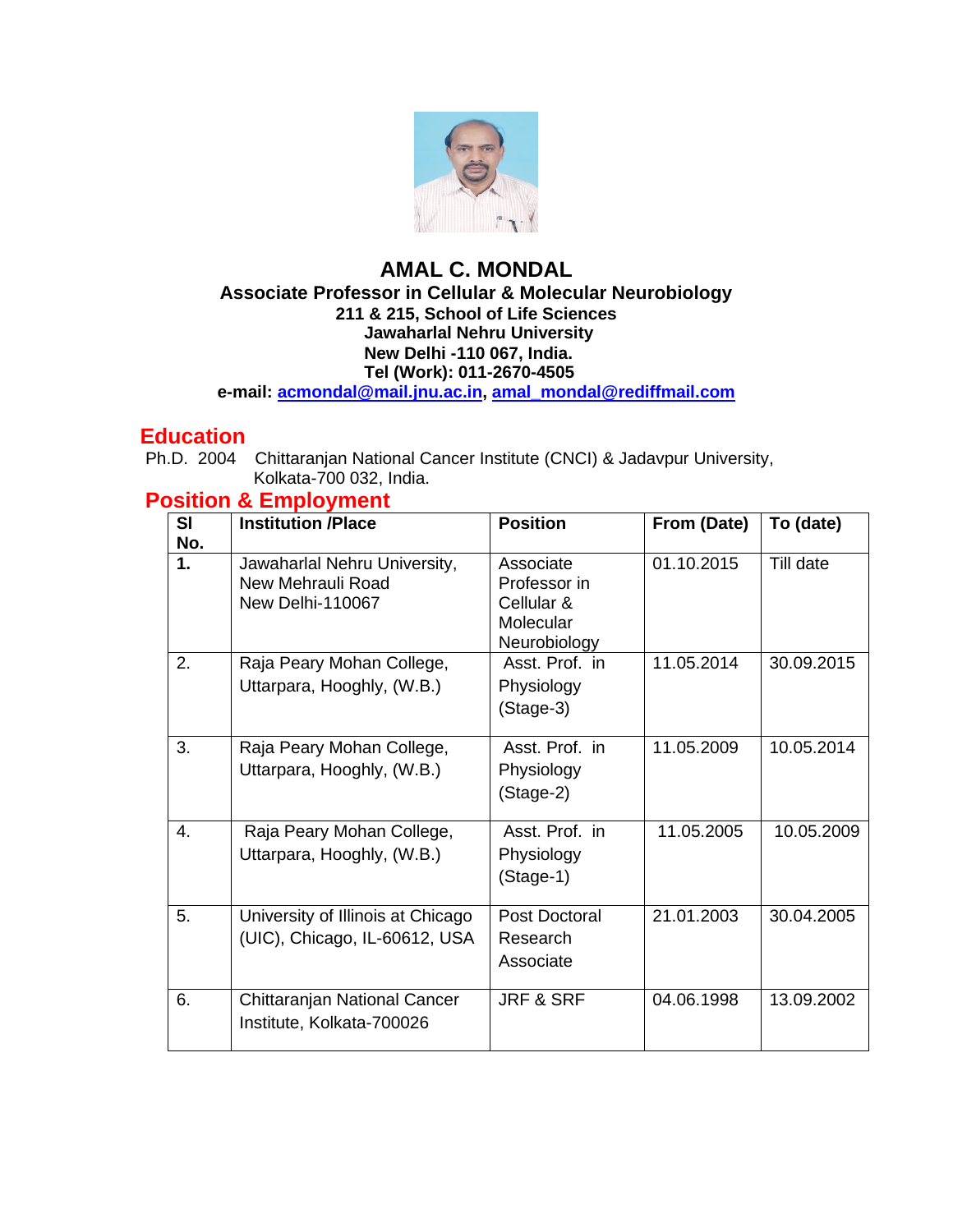## **Area of Research:**

My laboratory is primarily interested in protein misfolding in neurological disorders. We are trying to explore the role of Beta sheet breaker  $\alpha/\beta$  hybrid peptides (synthetic antibodies) as a therapeutic approach to *in vitro* cellular model such as human neuroblastoma SH-SY5Y cells and in vivo rat models of Alzheimer's disease (AD) and Parkinson's disorder (PD). In order to understand the molecular mechanisms, various models have explored and the knowledge obtained has enriched our understanding towards some aspects of the disease. We are currently investigating how these newly synthesized breaker peptides prevent accumulation of amyloid beta into its oligomeric form basically that forms cellular plaques and NFT, the important hallmarks of the disease. These oligomers are more toxic than soluble monomeric form and as a result neuronal atrophy observed in AD. So, we are trying to investigate how it prevents neuronal apoptosis by checking various markers proteins, ROS generation and intracellular  $Ca<sup>2+</sup>$  release into the cell. We are also trying to explore the effects of natural herbal extract *Bacopa monnieri* on AD model as it is already being used as memory enhancer.



# **Research Projects received as PI**

# *a) Ongoing:*

- 1. To Investigate Anti-Amyloidogenic properties of Anti-histamine drugs on alpha synuclein and its cellular consequence on autophagy and inflammatory pathways involved in Parkinson's disease. **BT/PR32907/MED/122/227/2019 [11 th Jan, 2021 to 10 Jan, 2024].**
- *b) Completed*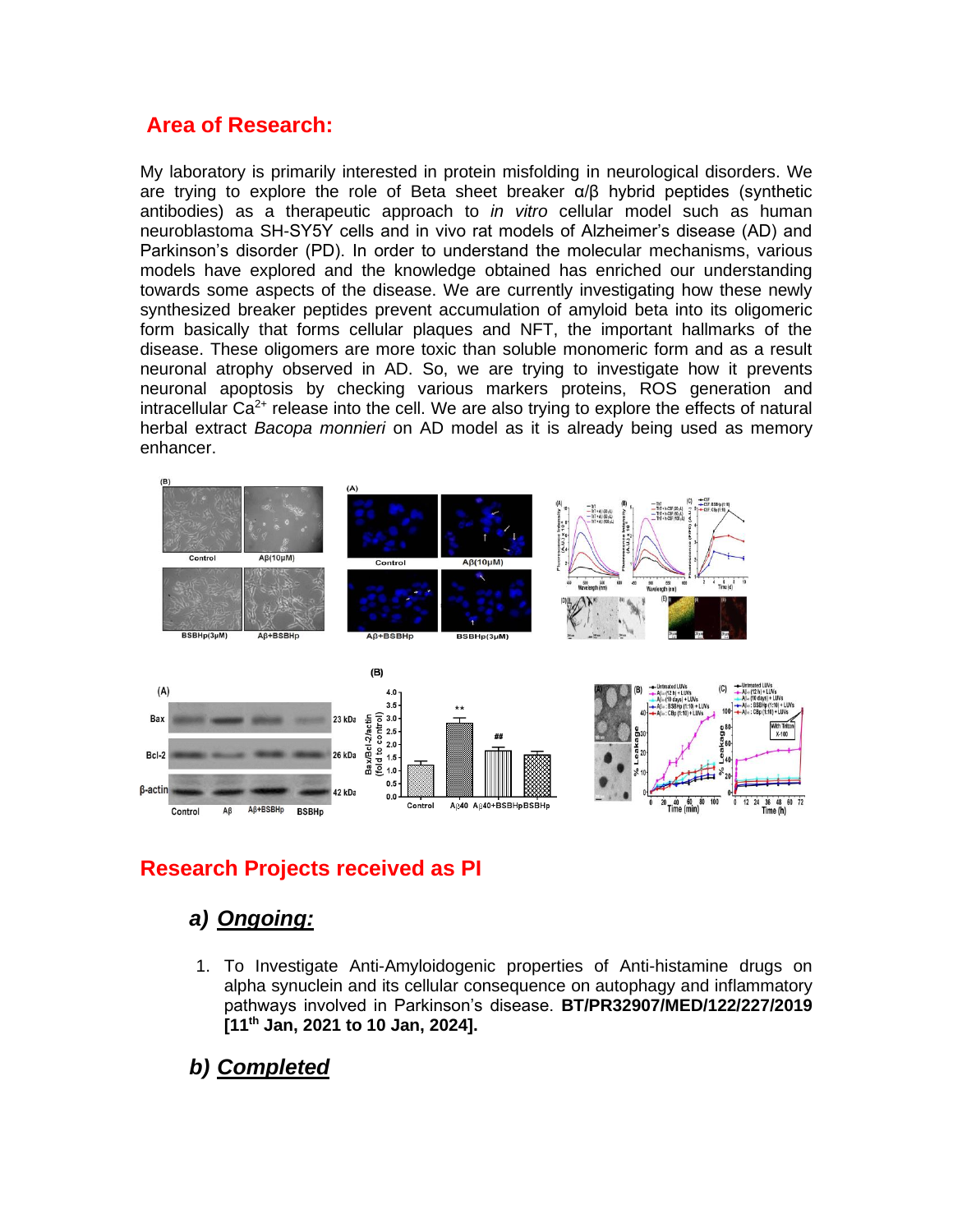1. Role of β-Breaker di-peptide for amyloid disruption in Alzheimer's disease: A novel therapeutic approach in *in vitro* model. **UPoE-II, 2016--2019**

2. Effect of naturally occurring as well as synthetic cyclic molecules on inhibition of beta amyloid aggregation in vivo and in vitro*.* **DBT, 2017--2020**

3. Arresting Pre Fibriller-Aggregates of Alzheimer's Amyloid by Synthetic Antibodies. **DBT, 2013--2016**

4. Role of MAP Kinase in behavioral model of depression: Effect of chronic antidepressant treatment. **LSRB/ DRDO, 2012--2015**

5. Role of neurotrophins in stress and depression. **SERB, 2010--2013**

6. Role of Monoamine Neurotransmitters in Learned Helplessness Behavior and Depression in Rat Model. **UGC, 2008—2010**

### **Research Projects received as mentor**

4. Molecular cross talk between Wnt beta-catenin and sonic hedgehog (SHH) signaling pathways in neuroblastoma: Role of safranal (Crocus sativus) as a chemopreventive agent by Mr. Mir Hilal Ahmad (SRF). **ICMR has sanctioned the project on 10.05.2019 Ref No. 45/7/2019/MP/BMS.**

3. Deciphering the novel proteins in depression and its interaction with sonic hedgehog (SHH) signaling in prenatally stressed (PNS) rats: Role of cannabidiol (CBD) as antidepressant by Dr. M. Fatima (RA)**. ICMR has sanctioned the project**

2. Effect of maternal chronic unpredictable mild stress (CUMS) on sonic hedgehog signaling, BDNF expression and DNA damage in the hippocampus and pre frontal cortex of neonatal and adult offspring by Dr. Mahino Fatima. **SERB approved the project on 06/07/2016 vide file No. PDF/2016/000670. (Completed)**

1. To study and elucidate common molecular cross talk between Parkin, p53 and JNK mediated apoptosis in both familial and sporadic Parkinson's disease using Drosophila model by Dr. Saurabh Srivastav. **SERB approved the project on 06/07/2016 vide file No. PDF/2016/000892. (Completed)**

#### **Student Guidance**

Post Ph.D. Project supervised -03 Ph. D. Thesis supervised -04 M. Sc. Project supervision & Summer/Winter trainee thesis-12

### **Professional Recognition, Awards, Fellowships received**

- Awarded **Prof. A. K. Mukherjee Memorial Oration** from The Physiological Society of India, 2021.
- Received **Dr. A. Namasivayam Award** by IABMS, 04<sup>th</sup> Nov, 2016
- **A**warded **International Travel Grant** by UGC to attend XXI World Congress of Neurology at Vienna, Austria, 2013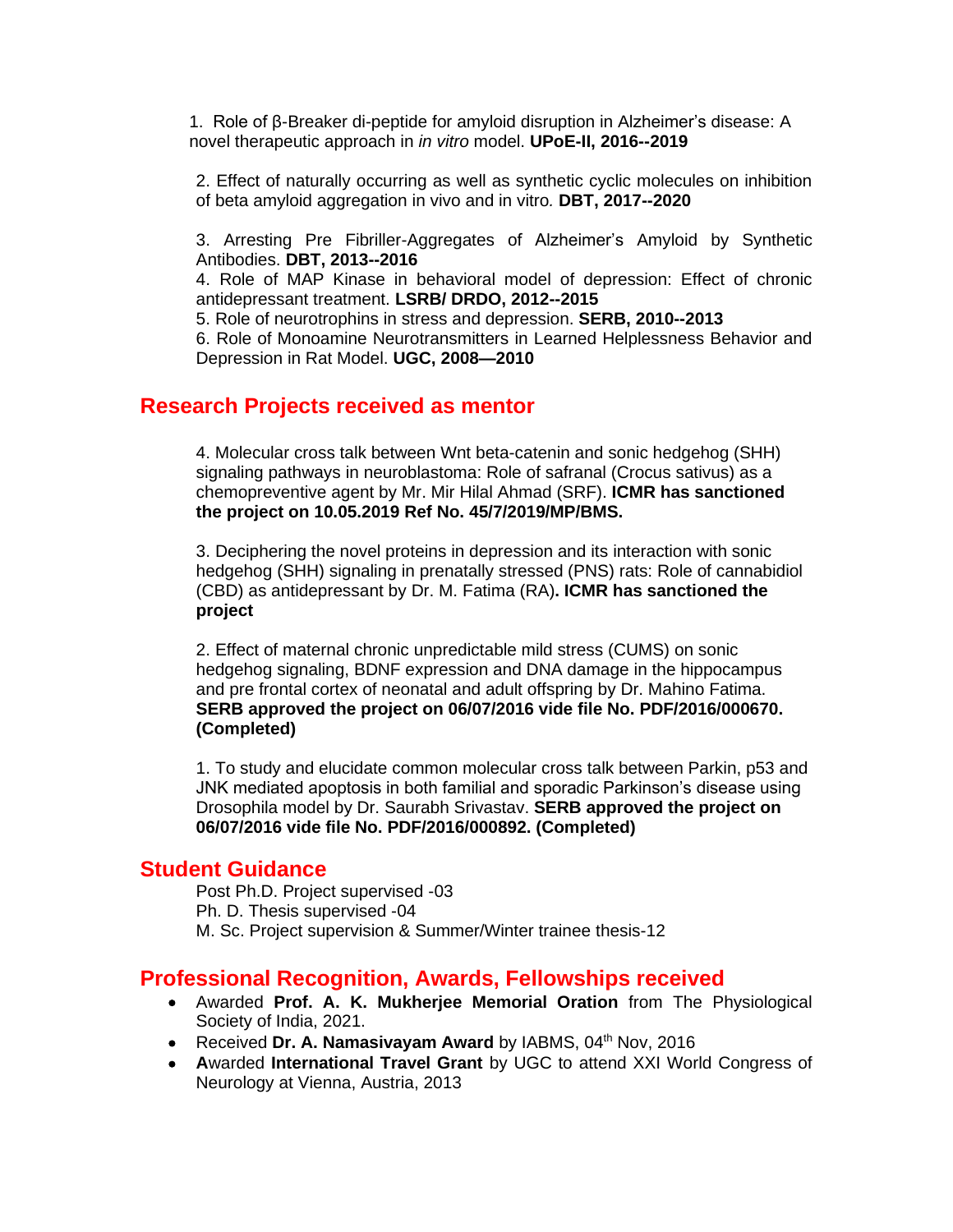- **A**warded **International Travel Grant** by UGC to attend XX World Congress of Parkinson's and related disorders at Shanghai, China, 2011
- Best Paper Presented at **PHYSICON-2011,** and **Awarded Dr. K. Anji Reddy Cash Prize**
- Best paper presentation award in **UGC Sponsored Seminar**, 2005 at RPM College, Uttarpara, Hooghly, (W.B.).
- January 2003 April 2005 **Post Doctoral Fellowship**, (with Dr. Y. Dwivedi) University of Illinois at Chicago (UIC), Chicago, IL-60612, USA.
- January, 2000 Selected for **Young Scientist Award** from 87th Indian Science Congress Association held at Pune.
- July 1998–Sept 2002 **JRF & SRF** Awarded by the STBA Laboratory, Chittaranjan National Cancer Institute (**CNCI**) Kolkata-700 026.
- National fellow, 1998

# **Affiliation to Scientific/ Technical Committees**

- *1. Member,* Indian Science Congress Association
- *2. Member,* Indian Academy of Neuroscience
- 3. *Member,* Indian Association for Biomedical Scientist
- 4. *Member,* The Physiological Society of India
- 5. *Member,* International Neuromodulation society
- 6. Reviewer of Academic journals of Plos One, Communication Biology, ACS NeuroChem, Bioscience, Scientific Reports
- 7. Associate Editor, Journal of Alzheimer's Disease
- 8. Associate Editor, Frontiers in Endocrinology

# **Publications in reverse chronological order**

**Papers & Reviews published as independent researcher**

(PubMed link: [https://pubmed.ncbi.nlm.nih.gov/?term=Mondal+AC.&sort=date&size=20\)](https://pubmed.ncbi.nlm.nih.gov/?term=Mondal+AC.&sort=date&size=20)

51) XXXX Sandeep, Ahmad MH, Rani L, **Mondal AC\***. Convergent molecular pathways in type 2 diabetes mellitus and Parkinson's disease: Insights into mechanisms and pathological consequences. (**Molecular Neurobiology** 2022, May 16, doi: 10.1007/s12035-022-02867-7). PMID: 35575870. **JIF- 5.59**

50) Subba R, Ahmad MH, Ghosh B. & **Mondal AC\***. Role of the NRF2 antioxidant system in Depression and Type 2 Diabetes Mellitus. (**European Journal of Pharmacology** 2022, May 2; 925: 174993. doi.org/10.1016/j.ejphar.2022.174993) PMID: 35513015. **JIF- 4.43**

49) Sahu MR, Rani L, Subba R & **Mondal AC\***. Impact of cellular senescence on the brain aging: A focus on neurodegenerative diseases. **Mechanisms of Ageing and Development** 2022 Jun; 204: 111675. doi: 10.1016/j.mad.2022.111675. PMID: 35430158. **JIF- 5.43**

48) Sushma & **Mondal AC\***. Immunotherapeutic approaches for the treatment of neurodegenerative diseases: challenges and outcomes. **CNS & Neurological**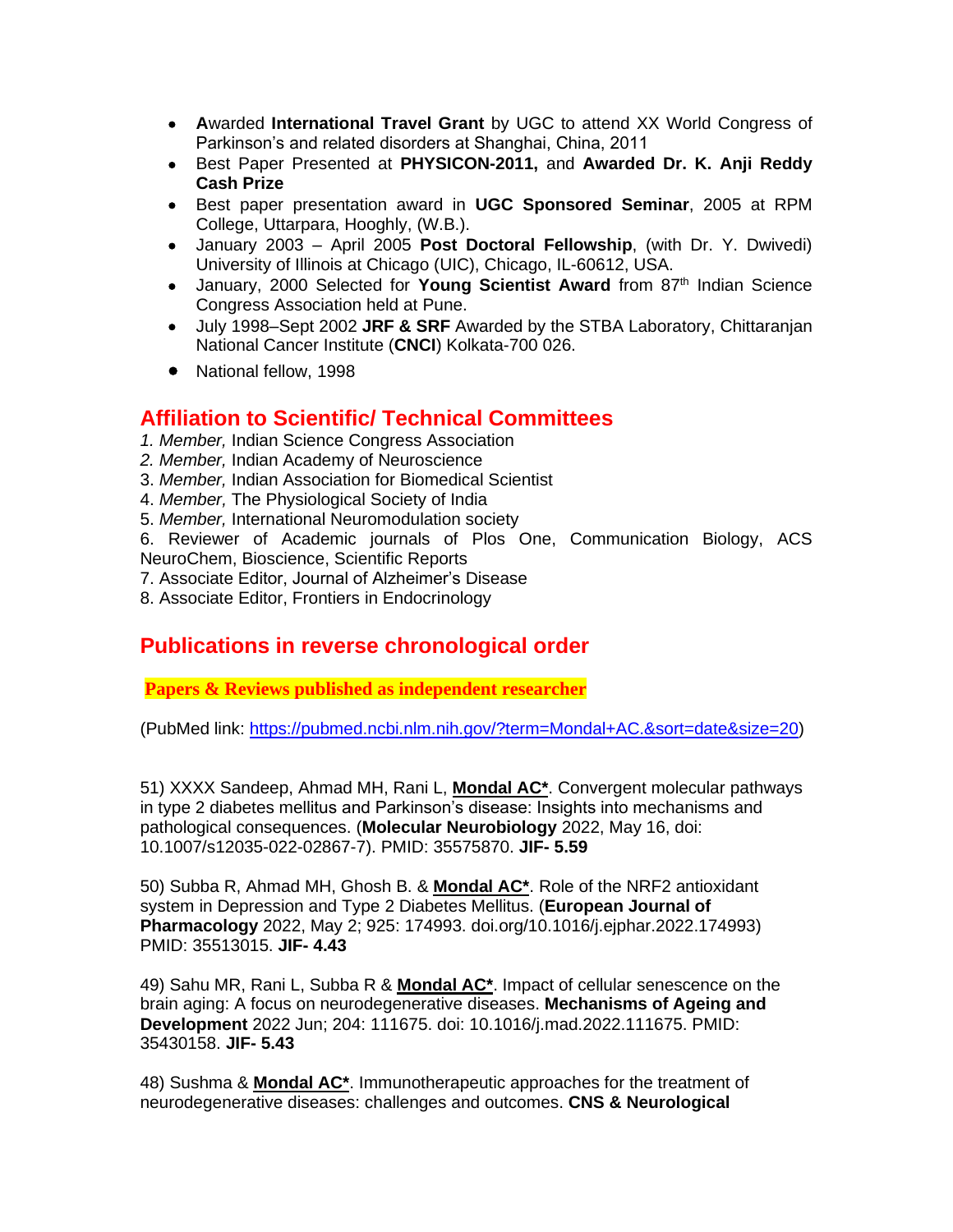**Disorders- Drug Targets.** 2021 Dec 28. doi: 10.2174/1871527321666211228100955) PMID: 34963438. **JIF- 4.38**

47) Ahmad MH, Fatima M, Ali M, Rizvi MA, **Mondal AC\***. Naringenin alleviates paraquat-induced dopaminergic neuronal loss in SH-SY5Y cells and a rat model of Parkinson's disease. **Neuropharmacology.** 201 **(**2021), 108831 Oct 13. doi:10.1016/j.neuropharm. 2021.108831. **JIF-5.25**

46) Anand SK, Sahu MR, **Mondal AC\***. Bacopaside-I Alleviates the Detrimental Effects of Acute Paraquat Toxicity in the Adult Zebrafish Brain. *Neurochemical Research***,**  2021 Nov;46(11):3059-3074. **JIF-3.99**

45) Anand SK, Sahu MR, **Mondal AC\***. Induction of oxidative stress and apoptosis in the injured brain: Potential relevance to brain regeneration in zebrafish. *Molecular Biology Reports***,** 2021 Jun;48(6):5099-5108. **JIF-2.31**

44) Subba R, Sandhir R, Singh SP, Mallick BN, **Mondal AC\***. Pathophysiology linking depression and type 2 diabetes: Psychotherapy, physical exercise, and fecal microbiome transplantation as damage control. *European Journal of Neuroscience***,** 2021, Apr; 53 (8):2870-2900. PMID: 33529409. **JIF-3.11**

43) Rani L & **Mondal AC\***. Unravelling the role of gut microbiota in Parkinson's disease progression: Pathogenic and therapeutic implications. *Neuroscience Research***,** 2021 July; 168:100-112. PMID: 33417973. **JIF- 3.30**

42) Paul A, Kumar S, Kalita S, Kalita S, Sarkar D, Bhunia A, Bandyopadhyay A, **Mondal AC\***, Mondal B. An explicitly designed paratope of amyloid-β prevents neuronal apoptosis *in vitro* and hippocampal damage in rat brain. *Chemical Science,* 2021, 12 (8);2853-2862. **Edge Article**. [Epub 2020, 22 Dec]. PMID: 34164050. **JIF- 9.82.** 

41) Sahu MR & **Mondal AC\***. Neuronal Hippo signaling: From development to diseases. *Developmental Neurobiology,* 2021, March; 81(2):92-109. PMID: 33275833. **JIF-3.44**

40) Ahmad MH, Rizvi MA, Fatima M, **Mondal AC\*** Pathophysiological implications of neuroinflammation mediated HPA axis dysregulation in the prognosis of cancer and depression. *Molecular & Cellular Endocrinology,* 2021, Jan 15; 520:111093 doi.10.1016/j.mce.2020.111093. [Epub 2020, 27 Nov]. PMID: 33253761. **JIF-4.10**

39) Srivastav S, Anand BG, Fatima M, Prajapati KP, Yadav SS, Kar K, **Mondal AC\***. Piperine-Coated Gold Nanoparticles Alleviate Paraquat-Induced Neurotoxicity in *Drosophila melanogaster. ACS Chemical Neuroscience,* 2020, Nov 18;11(22):3772- 3785. PMID: 33125229. **JIF-4.41**

38) Naz F, Rahul, Fatima M, Naseem S, Khan W, **Mondal AC**, Siddique YH. Ropinirole silver nanocomposite attenuates neurodegeneration in the transgenic Drosophila melanogaster model of Parkinson's disease. *Neuropharmacology,* 2020, Oct 15; 177:108216 [Epub 2020, 21 July]. PMID: 32707222. **JIF-5.25**

37) Singh AK, Yadav AN, Srivastava A, Srivastava S, Jaiswal RK, **Mondal AC**, Singh K. CdSe- Reduced graphene oxide nanocomposite toxicity alleviation via  $V_2O_5$  shell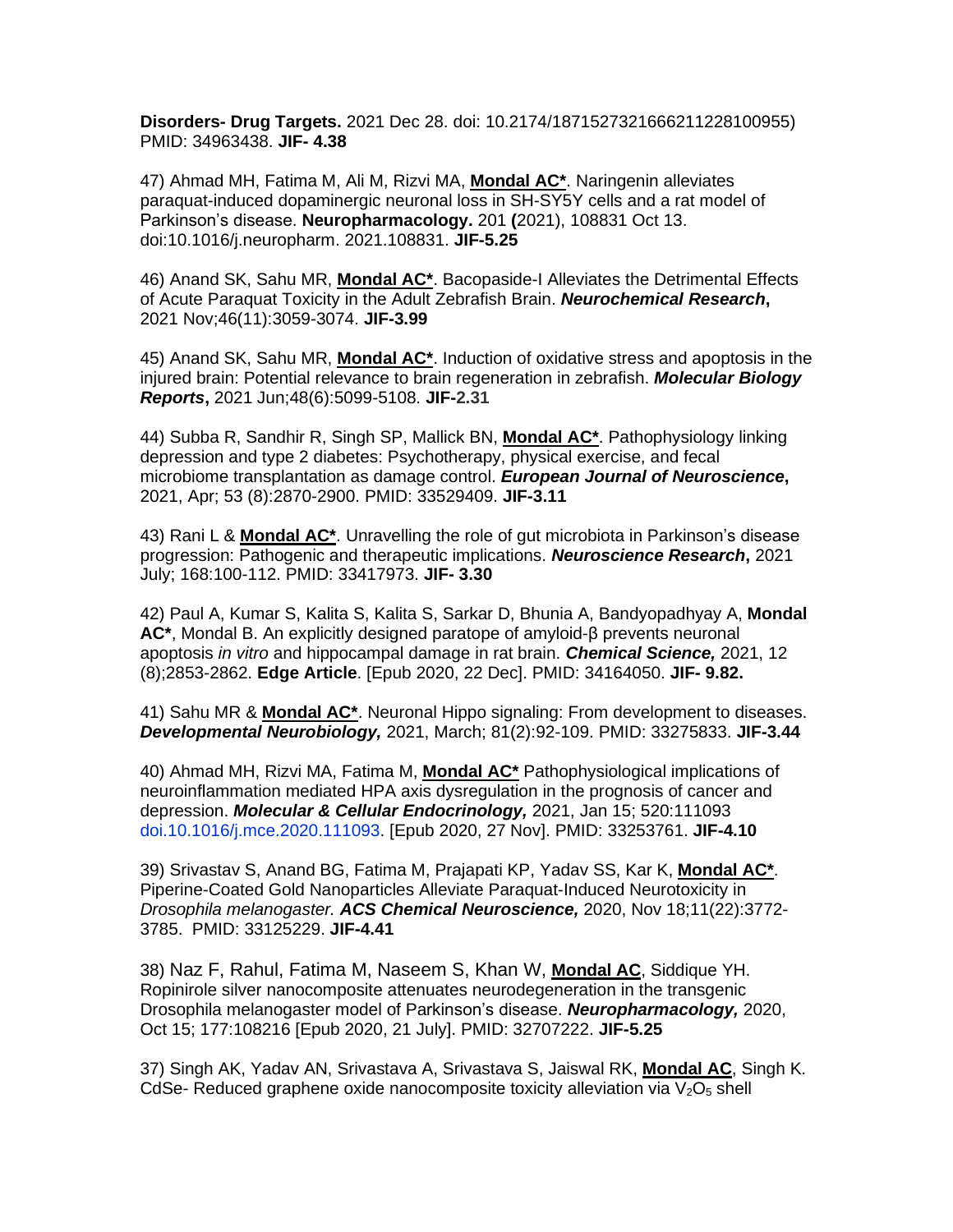formation over CdSe core: in vivo and in vitro studies. *Nanotechnology,* 2020, Oct 9; 31(41):415101. PMID: 32311687. **JIF-3.87**

36) Fatima M, Ahmad MH, Srivastav S, Rizvi MA, **Mondal AC\***. A selective D2 dopamine receptor agonist alleviates depression through up-regulation of tyrosine hydroxylase and increased neurogenesis in hippocampus of the prenatally stressed rats. *Neurochemistry International,* 2020 Jun; 136; 104730. doi: 10.1016/j.neuint.2020.104730. [Epub 2020, 19 Mar]. PMID: 32201282. **JIF-3.75**

35) Sahu MR & **Mondal AC\***. The emerging role of Hippo signaling in neurodegeneration. *Journal of Neuroscience Research* 2020 May; 98(5):796-814. PMID: 31705587. **JIF- 4.16**

34) Sushma & **Mondal AC\***. Role of GPCR signaling and calcium dysregulation in Alzheimer's disease. *Molecular and Cellular Neuroscience,* 2019 Dec; 101, 103414 **(**doi: 10.1016/j.mcn.2019.103414**)** [Epub 2019, Oct. 23]. PMID: 31655116. **JIF-4.31**

33) Rani L & **Mondal AC\***. Emerging concepts of mitochondrial dysfunction in Parkinson's disease progression: Pathogenic and therapeutic implications. *Mitochondrion,* 2020 Jan; 50:25-34. PMID: 31654753. **JIF- 4.16**

32) Anand SK & **Mondal AC\***. Neuroanatomical distribution and functions of brainderived neurotrophic factor in zebrafish (Danio rerio) brain. *Journal of Neuroscience Research,* 2020 May; 98(5):754-763**.** PMID: 31532010. **JIF- 4.16**

31) Kumar S, Srivastav S, Fatima M, Giri RS, Mandal B, **Mondal AC\***. A Synthetic Pro-Drug Peptide Reverses Amyloid-β-induced Toxicity in the rat model of Alzheimer's disease. *Journal of Alzheimer's Disease,* 2019 Apr; 69(2):499-512. PMID: 30958369. **JIF-4.47**

30) Fatima M, Srivastav S, Ahmad MH, **Mondal AC\***. Effects of chronic unpredictable mild stress induced prenatal stress on neurodevelopment of neonates: Role of GSK-3β. *Scientific Reports (Nature Publishing Group)* 2019 Feb; 9 (1):1305 doi: 10.1038/s41598-018-38085-2. [Epub 2019, Feb 4]. PMID: 30718708. **JIF- 4.37**

29) Ahmad MH, Fatima M, **Mondal AC\***. Role of Hypothalamic-Pituitary-Adrenal Axis, Hypothalamic-Pituitary-Gonadal Axis and Insulin Signaling in the Pathophysiology of Alzheimer's disease. *Neuropsychobiology,* 2019 Apr; 77(4):197-205. PMID: 30605907. **JIF-2.32**

28) Ahmad MH, Fatima M, **Mondal AC\***. Influence of microglia and astrocyte activation in the neuroinflammatory pathogenesis of Alzheimer's disease: Rational insights for the therapeutic approaches. *Journal of Clinical Neuroscience,* 2019 Jan; 59:6-11. PMID: 30385170. **JIF-1.96**

27) **Mondal AC\*** Fatima M. Direct and indirect evidence of BDNF and NGF as key modulators in depression: Role of antidepressants treatment. *International Journal of Neuroscience*, 2019 Mar; 129(3):283-296. PMID: 30235967. **JIF-2.10**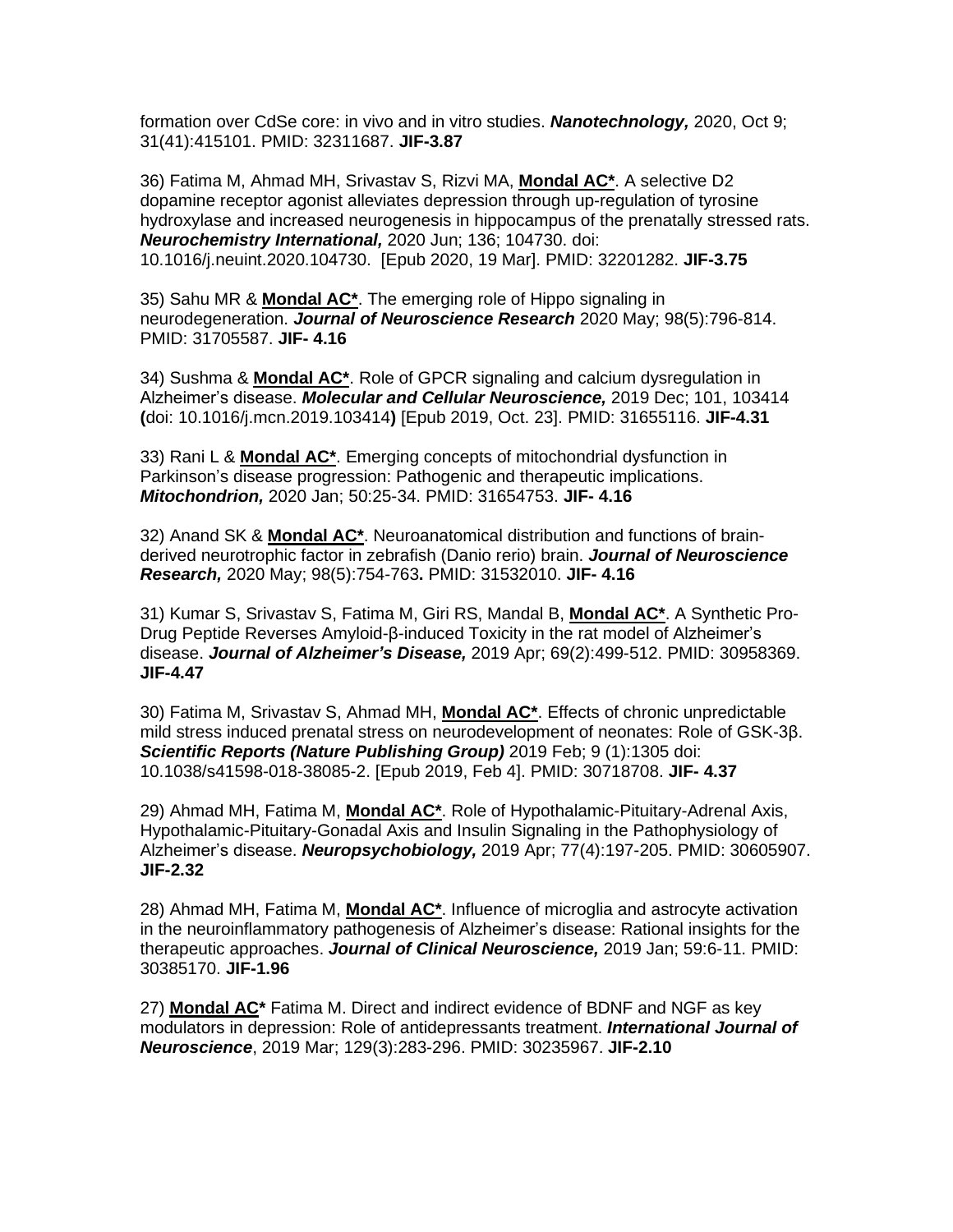26) Srivastav S, Fatima M, **Mondal AC\***. *Bacopa monnieri* attenuates paraquat induced toxicity in *Drosophila* by inhibiting apoptosis through improved mitochondrial function and redox stabilization. *Neurochemistry International,* 2018 Dec; 121:98-107. PMID: 30296463. **JIF-3.75**

25) Ahmad MH, Fatima M, Hossain M, **Mondal AC\***. Determination of potential oxidative damage, hepatotoxicity and cyto-genotoxicity in male Wistar rats: Role of indomethacin. *Journal of Biochemical & Molecular Toxicology,* 2018 Dec; 32(12): e22226. PMID: 30252991. **JIF-3.64**

24) Ahmad MH, Fatima M, Hossain M, **Mondal AC\***. Evaluation of naproxen-induced oxidative stress, hepatotoxicity and *in-vivo* genotoxicity in male Wistar rats. *Journal of Pharmaceutical Analysis,* 2018 Dec; 8(6):400-406. PMID: 30595947. **JIF-4.76**

23) Anand SK, **Mondal AC\***. TrkB receptor antagonism inhibits stab injury induced proliferative response in adult zebrafish (*Danio rerio*) brain. *Neuroscience Letters,* 2018 Apr 13; 672:28-33. PMID: 29471003. **JIF-3.04**

22) Anand SK, **Mondal AC\***. Cellular and molecular attributes of neuronal stem cell niches in adult zebrafish brain. *Developmental Neurobiology,* 2017 Oct; 77(10):1188- 1205. PMID: 28589616. **JIF-3.44**

21) Srivastav S., Fatima M, **Mondal AC\***. Important medicinal herbs in Parkinson's disease pharmacotherapy. *Biomedicine and Pharmacotherapy,* 2017 Aug; 92:856- 863. PMID: 28599249. **JIF- 6.52**

20) Fatima M, Srivastav S, **Mondal AC\***. Prenatal stress and depression associated neuronal development in neonates. *International Journal of Developmental Neuroscience,* 2017 Aug; 60:1-7. doi: 10.1016/j.ijdevneu.2017.04.001. Epub 2017 Apr 4. PMID: 28389369. **JIF- 1.91**

19) Kumar S., Paul A, Kalita S, Kumar A, Srivastav S, Hazra S, Ghosh AK, Mandal B, **Mondal AC\***. A Peptide Based Pro-Drug Ameliorates Amyloid-β Induced Neuronal Apoptosis in *in vitro* SH-SY5Y cells. *Current Alzheimer Research,* 2017 Jul; 14 (12) 1293-1304. PMID: 28714389. **JIF-3.04**

18) Paul A, Kumar S, Kalita S, Ghosh AK, **Mondal AC,** Mandal B. A Peptide Based Pro-Drug Disrupts Alzheimer's Amyloid into Non-Toxic Species and Reduces Aβ Induced Toxicity in vitro, *International Journal of Peptide Research and Therapeutics,* 2018 Jan; 24(1):201-211. **JIF-1.50**

17) Hazra S, Kumar S, Saha GK, **Mondal AC\***. Reversion of BDNF, Akt and CREB in Hippocampus of Chronic Unpredictable Stress Induced Rats: Effects of Phytochemical, *Bacopa Monnieri*. *Psychiatry Investigation,* 2017 Jan; 14(1):74-80. PMID: 28096878. **JIF- 2.50**

16) Kumar S, Paul A, Kalita S, Ghosh AK, Mandal B and **Mondal AC\***. Protective effects of β-sheet breaker α/β hybrid peptide against amyloid β-induced neuronal apoptosis in vitro. *Chemical Biology and Drug Design***,** 2017 Jun; 89(6):888-900. PMID: 27995757. **JIF- 2.81**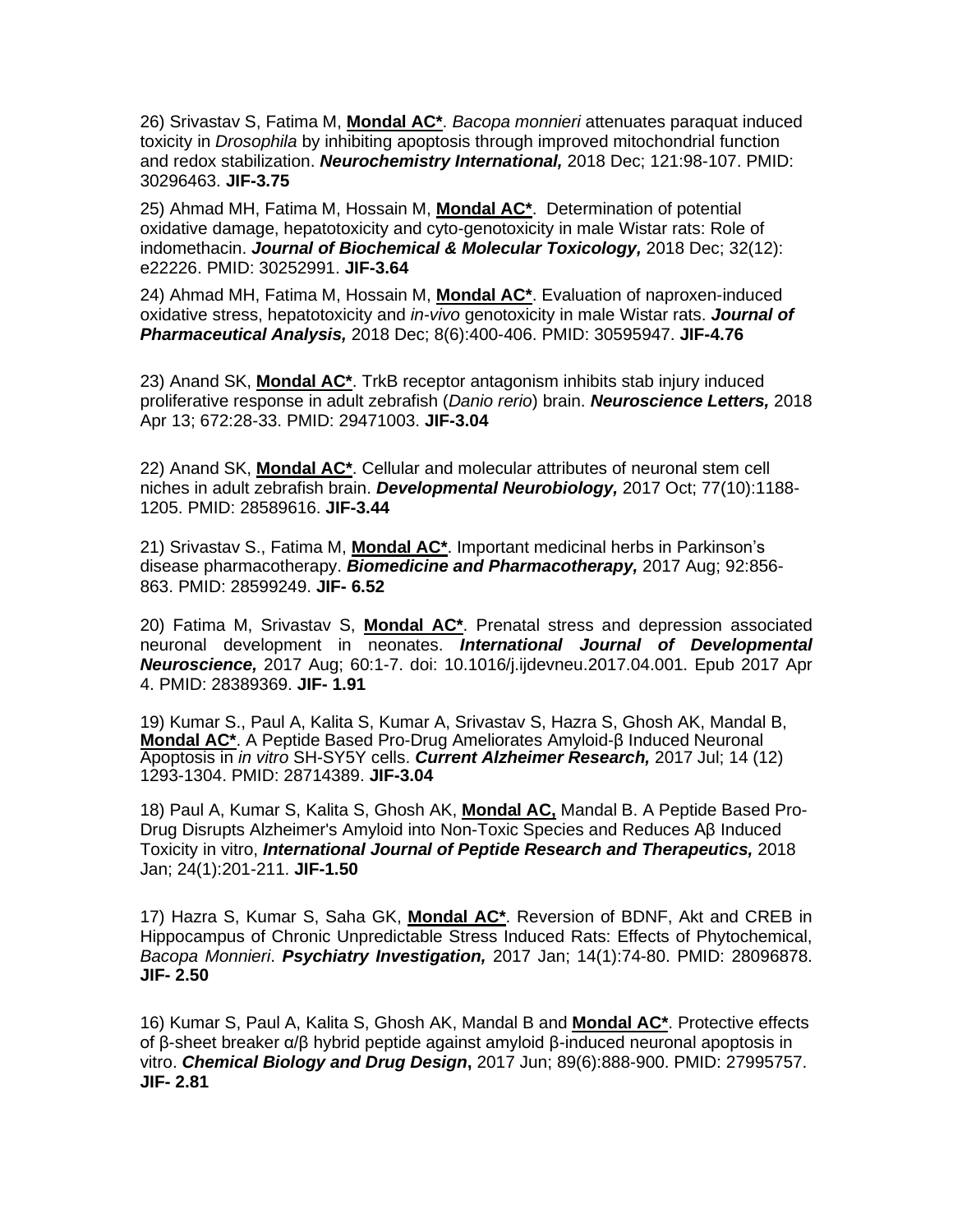15) Kumar S. and **Mondal AC\***.Neuroprotective, Neurotrophic and Anti-oxidative Role of *Bacopa monnieri* on CUS Induced Model of Depression in Rat. *Neurochemical Research***,** 2016 Nov; 41(11):3083-3094. PMID: 27506204. **JIF-3.99**

14) Banerjee R, Hazra S, Kumar S, Ghosh AK, **Mondal AC\***.Chronic administration of bacopa monniera increases BDNF protein and mRNA expressions: a study in chronic unpredictable stress induced animal model of depression. *Psychiatry Investigation,* 2014 Jul; 11(3):297-306. PMID: 25110503, **JIF- 2.50**

13) Banerjee R, Ghosh AK, Ghosh B, Bhattacharya S, **Mondal AC\***. Decreased mRNA and Protein Expression of BDNF, NGF, and their Receptors in the Hippocampus from Suicide: An Analysis in Human Postmortem Brain. *Clinical Medicine Insights Pathology,* 2013 Aug 26; *6*:1-11, doi:10.4137/CMPath.S12530. PMID: 24031163, eCollection 2013.

#### **Papers from post-doctoral research:**

12) Ren X, Dwivedi Y, **Mondal AC**, Pandey GN. Cyclic-AMP response element binding protein (CREB) in the neutrophils of depressed patients: *Psychiatry Research,* 2011 Jan 30; 185(1-2):108-12. PMID: 20494459. **JIF- 3.22**

11) [Dwivedi Y,](http://www.ncbi.nlm.nih.gov/sites/entrez?Db=pubmed&Cmd=Search&Term=%22Dwivedi%20Y%22%5BAuthor%5D&itool=EntrezSystem2.PEntrez.Pubmed.Pubmed_ResultsPanel.Pubmed_RVAbstractPlus) [Rizavi](http://www.ncbi.nlm.nih.gov/sites/entrez?Db=pubmed&Cmd=Search&Term=%22Rizavi%20HS%22%5BAuthor%5D&itool=EntrezSystem2.PEntrez.Pubmed.Pubmed_ResultsPanel.Pubmed_RVAbstractPlus) HS, [Zhang](http://www.ncbi.nlm.nih.gov/sites/entrez?Db=pubmed&Cmd=Search&Term=%22Zhang%20H%22%5BAuthor%5D&itool=EntrezSystem2.PEntrez.Pubmed.Pubmed_ResultsPanel.Pubmed_RVAbstractPlus) H, **[Mondal](http://www.ncbi.nlm.nih.gov/sites/entrez?Db=pubmed&Cmd=Search&Term=%22Mondal%20A%22%5BAuthor%5D&itool=EntrezSystem2.PEntrez.Pubmed.Pubmed_ResultsPanel.Pubmed_RVAbstractPlus) AC,** [Roberts RC,](http://www.ncbi.nlm.nih.gov/sites/entrez?Db=pubmed&Cmd=Search&Term=%22Roberts%20RC%22%5BAuthor%5D&itool=EntrezSystem2.PEntrez.Pubmed.Pubmed_ResultsPanel.Pubmed_RVAbstractPlus) [Conley RR,](http://www.ncbi.nlm.nih.gov/sites/entrez?Db=pubmed&Cmd=Search&Term=%22Conley%20RR%22%5BAuthor%5D&itool=EntrezSystem2.PEntrez.Pubmed.Pubmed_ResultsPanel.Pubmed_RVAbstractPlus) [Pandey GN.](http://www.ncbi.nlm.nih.gov/sites/entrez?Db=pubmed&Cmd=Search&Term=%22Pandey%20GN%22%5BAuthor%5D&itool=EntrezSystem2.PEntrez.Pubmed.Pubmed_ResultsPanel.Pubmed_RVAbstractPlus) Neurotrophin receptor activation and expression in human post-mortem brain: effect of suicide: *Biological Psychiatry,* 2009 Feb 15; 65(4):319-28. PMID: 18930453, **JIF-13**.**38**

10) [Dwivedi Y,](http://www.ncbi.nlm.nih.gov/sites/entrez?Db=pubmed&Cmd=Search&Term=%22Dwivedi%20Y%22%5BAuthor%5D&itool=EntrezSystem2.PEntrez.Pubmed.Pubmed_ResultsPanel.Pubmed_RVAbstractPlus) [Rizavi HS,](http://www.ncbi.nlm.nih.gov/sites/entrez?Db=pubmed&Cmd=Search&Term=%22Rizavi%20HS%22%5BAuthor%5D&itool=EntrezSystem2.PEntrez.Pubmed.Pubmed_ResultsPanel.Pubmed_RVAbstractPlus) [Teppen T,](http://www.ncbi.nlm.nih.gov/sites/entrez?Db=pubmed&Cmd=Search&Term=%22Teppen%20T%22%5BAuthor%5D&itool=EntrezSystem2.PEntrez.Pubmed.Pubmed_ResultsPanel.Pubmed_RVAbstractPlus) [Zhang H,](http://www.ncbi.nlm.nih.gov/sites/entrez?Db=pubmed&Cmd=Search&Term=%22Zhang%20H%22%5BAuthor%5D&itool=EntrezSystem2.PEntrez.Pubmed.Pubmed_ResultsPanel.Pubmed_RVAbstractPlus) **[Mondal AC](http://www.ncbi.nlm.nih.gov/sites/entrez?Db=pubmed&Cmd=Search&Term=%22Mondal%20A%22%5BAuthor%5D&itool=EntrezSystem2.PEntrez.Pubmed.Pubmed_ResultsPanel.Pubmed_RVAbstractPlus),** [Roberts RC,](http://www.ncbi.nlm.nih.gov/sites/entrez?Db=pubmed&Cmd=Search&Term=%22Roberts%20RC%22%5BAuthor%5D&itool=EntrezSystem2.PEntrez.Pubmed.Pubmed_ResultsPanel.Pubmed_RVAbstractPlus) [Conley RR,](http://www.ncbi.nlm.nih.gov/sites/entrez?Db=pubmed&Cmd=Search&Term=%22Conley%20RR%22%5BAuthor%5D&itool=EntrezSystem2.PEntrez.Pubmed.Pubmed_ResultsPanel.Pubmed_RVAbstractPlus) [Pandey](http://www.ncbi.nlm.nih.gov/sites/entrez?Db=pubmed&Cmd=Search&Term=%22Pandey%20GN%22%5BAuthor%5D&itool=EntrezSystem2.PEntrez.Pubmed.Pubmed_ResultsPanel.Pubmed_RVAbstractPlus) GN. Lower Phosphoinositide 3-Kinase (PI 3-kinase) Activity and Differential Expression Levels of Selective Catalytic and Regulatory PI 3-Kinase Subunit Isoforms in Prefrontal Cortex and Hippocampus of Suicide Subjects. *Neuropsychopharmacology,* 2008; 33:2324-2340*. [NPG]* **JIF- 6.75**

9) Dwivedi Y, **Mondal AC,** Rizavi HS, Faludi G, Palkovits M, Sarosi A, Conley RR, Pandey GN. Differential and brain region-specific regulation of Rap-1 and Epac in depressed suicide victims. *Arch Gen Psychiatry*, 2006 Jun; 63(6):639-48. PMID: 16754837, **JIF- 21.59** [After 2013 new name of the journal is **Jama Psychiatry]**

8) Dwivedi, Y. **Mondal, AC.** Rizavi, HS. and Pandey GN: Suicide brain is associated with decreased expression of neurotrophins: *Biological Psychiatry,* 2005 Aug 15; 58 (4):315-324. PMID: 15939410, **JIF- 13.38**

7) Pandey, GN. Dwivedi, Y. Ren, X. Rizavi, HS. **Mondal, A.** Shukla, PK, Conley RR. Brain region specific alterations in the protein and mRNA levels of protein kinase A subunits in the post-mortem brain of teenage suicide victims. *Neuropsychopharmacology,* 2005 Aug; 30(8):1548-1556*.* PMID: 15920506 **JIF- 6.75**

6) Dwivedi, Y. **Mondal, AC.** Shukla, PK. Rizavi, HS. Payappagoudar, G. and Pandey GN: Differential regulation of serotonin (5HT) 2A receptor mRNA and protein levels after single and repeated stress in rat brain: role in learned helplessness behavior. *Neuropharmacology,* 2005 Feb; 48(2):204-214. PMID: 15695159, **JIF-5.25**

5) Dwivedi, Y. **Mondal, AC.** Shukla, PK. Rizavi, HS. Prakasam, S. and Pandey GN: Single and repeated stress-induced modulation of phospholipase C catalytic activity and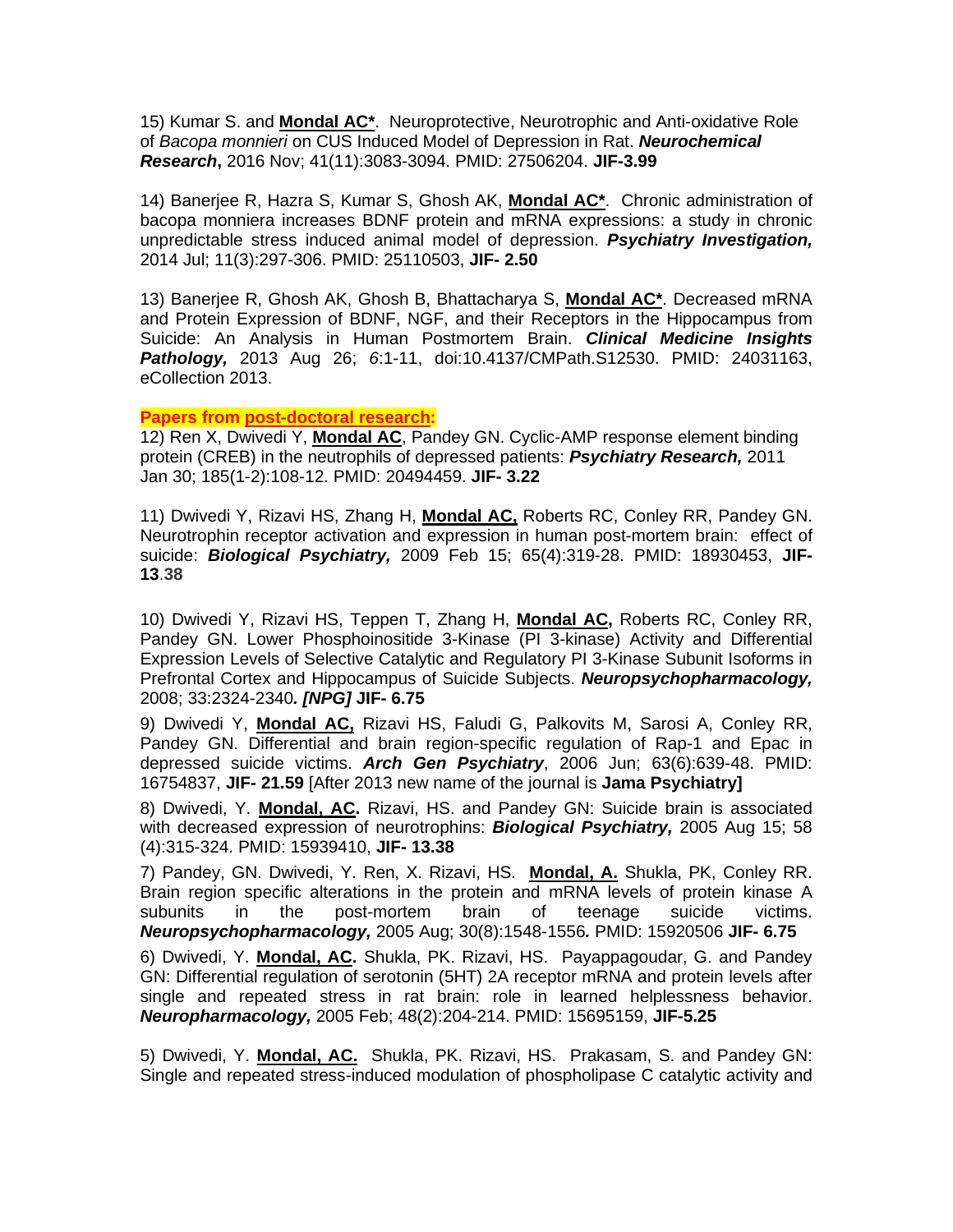expression: role in LH behavior*. Neuropsychopharmacology,* 2005 March; 30(3):473- 483, PMID: 15536495, *[NPG].* **JIF-6.75**

4) Dwivedi, Y. **Mondal, AC.** Shukla, PK. Rizavi, HS. Lyons J. Altered protein kinase A in brain of learned helpless rats: effects of acute and repeated stress. *Biological Psychiatry,* 2004 Jul 1; 56(1):30-40. PMID: 15219470, **JIF-13.38**

### **Papers from Pre-doctoral research:**

3) Ghosh, MC. **Mondal, AC.** Basu, S. Banerjee, S. Majumder, J. Bhattacharya, D. Dasgupta, PS. Dopamine inhibits cytokine release and expression of tyrosine kinases, Lck and Fyn in activated T cells. (*Authors 1 & 2 have equal contribution*) *International Immunopharmacology* 2003 Jul; 3 (7):1019-1026. PMID: 12810359, **JIF- 4.93**

2) Saha, B. **Mondal, AC.** Basu, S. Dasgupta, PS. Circulating dopamine level, in lung carcinoma patients, inhibits proliferation and cytotoxicity of CD4+ and CD8+ T-cells by D1 dopamine receptors: an in vitro analysis**.** *International Immunopharmacology* 2001 Jul; 1 (7):1363-1374. PMID: 11460316, **JIF- 4.93**

1) Saha, B. **Mondal, AC.** Majumder, J. Basu, S. Dasgupta, PS. Physiological concentrations of dopamine inhibit proliferation and cytotoxicity of human CD4+ and CD8+ T cells in vitro: a receptor-mediated mechanism. *Neuroimmunomodulation* 2001; 9 (1):23-33. PMID: 11435749, **JIF- 2.49**

**Total Citations 1931, h-index-23, i10-index-35**

Source:<https://scholar.google.co.in/citations?user=3kK9vEkAAAAJ&hl=en&oi=ao>

Orcid Id: 0000-0003-0491-7804

Google Scholar Id: 3kK9vEkAAAAJ



Scopus Id: 7101751569

<https://jnu.irins.org/profile/166177> Vidwan-ID: 166177

### **Published Book**

1. *Role of Plasma DA in Chronic Anxiety & Depression* Published by LAP LAMBERT Academic Publishing GmbH & Co. KG Heinrich-Böcking-Str. 6-8 66121, Saarbrücken, Germany ISBN-13: 978-3-659-15335-8; ISBN-10: 3659153354; Date of online publication: 11-06-2012

[https://www.lap-publishing.com/.../role-of-plasma-da-in-chronic-anxiety.](https://www.lap-publishing.com/.../role-of-plasma-da-in-chronic-anxiety)..

2.*Role of miRNA in Major Depressive Disorder* in the e-book entitled Major Depressive Disorder Published by **Avid Science,** Borsigstr. 9, 10115 Berlin, Germany. 2017

3. Impact of CRISPR based gene editing in Environmental Biotechnology in the book titled "**Emerging Trends in Environmental Biotechnology**" by S. Mondal, S. P. Singh and Y. K. Lahir. The book published on 07/04/2022 by **CRC Press Taylor & Francis.**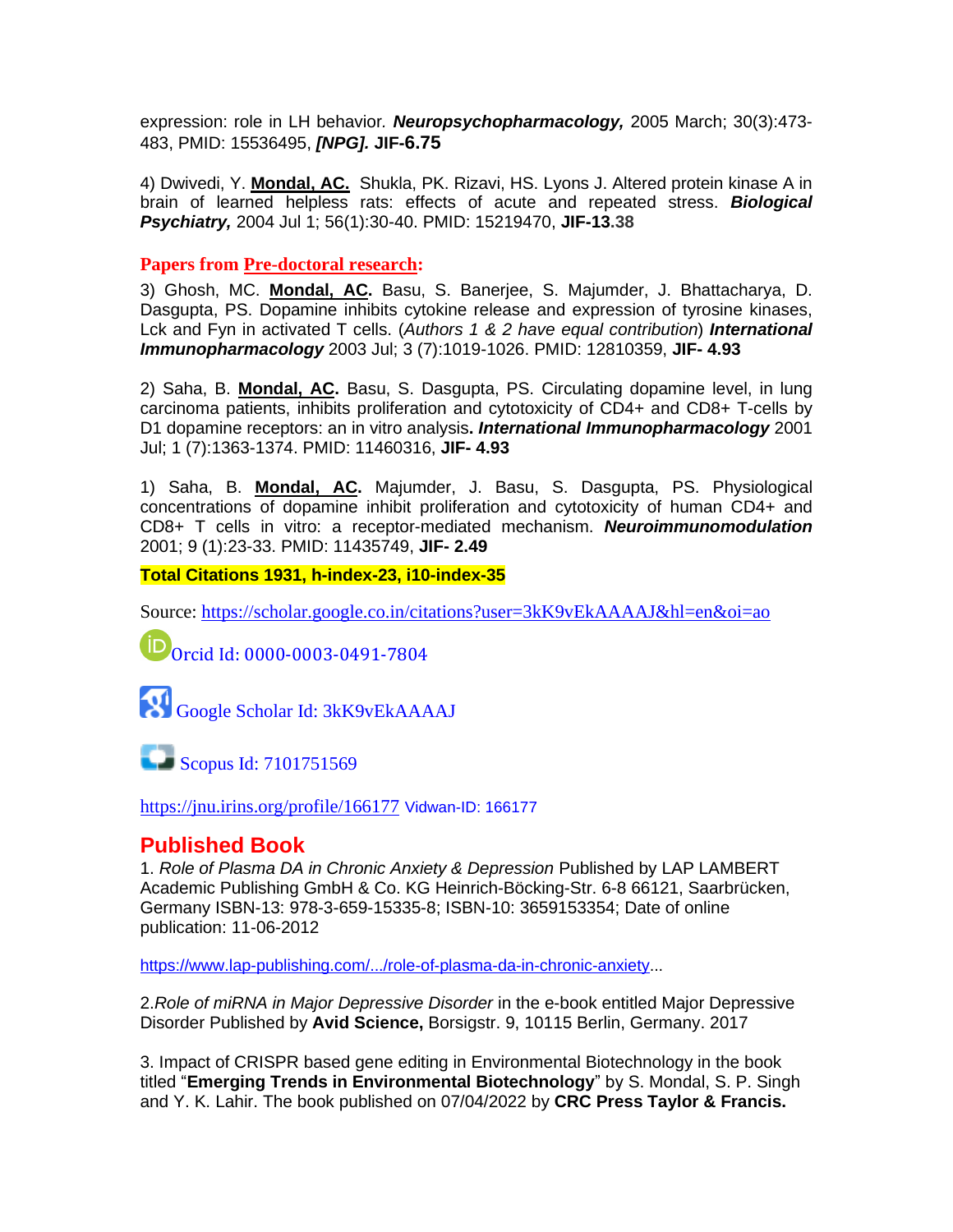4. Impact of NGF signaling in neuroplasticity during depression: Insights in neuroplasticity dependent therapeutic approaches in the book titled **"The Neuroscience of Depression: Genetics, Cell Biology, Neurology, Behaviour and Diet"** Editor Prof. Victor R. Preedy, School of Medicine, Kings College London, Stamford Street, London SE1 9NU, UK. The book published by **Academic Press**, an imprint of Elsevier.

5. 4. Subba R, Ahmad MH, and **Mondal AC\*.** Modelling prenatal stress in rats: impact on the hippocampus in the book titled **"Handbook of Animal Models in Neurological Disease**" Editors: Colin Martin, Vinod Patel & V R Preddy, Kings College London, Stamford Street, London SE1 9NU, UK. **Academic Press**, an imprint of Elsevier. (accepted & under press).

# **Referred Papers Published in Conference Proceedings**

62) **A.C. Mondal** presented Prof. A. K. Mukherjee Memorial Oration on "Cellular & animal models of Parkinson's disease: Rational into neuroprotective effect of Naringenin" in XXXII Annual conference of PSI held on March 14-16, 2022 at Berhampore Girl's College, Berhampore, West Bengal. Abstract page No-06

61) Rhea Subba & **A.C. Mondal** presented "Simultaneous stress and D-glucose treatment causes hyperglycemia and induces oxidative stress in adult zebrafish brain" in 3rd Italian Zebrafish Meeting held on February 9-11, 2022 in the University of Naples Federico II, Naples, Italy.

60) **A.C. Mondal** presented an invited talk through webinar entitled "A Synthetic Pro-Drug Peptide Reverses Amyloid-β-Induced Toxicity in the cellular and Rat Model of Alzheimer's Disease" at 4<sup>th</sup> Int. New York Science Congress on 16<sup>th</sup> Jan, 2022. Abstract book proceedings (ISBN 978-605-71167-2-7) page No. 104.

59) **A.C. Mondal** presented an invited talk through webinar entitled "Neurobiology of Parkinson's disease" at UGC-HRDC organized by Dept. of Physiology, University of Calcutta on 14<sup>th</sup> Jan, 2022.

58) **A.C. Mondal** presented an invited talk through webinar entitled "Naringenin alleviates paraquat-induced dopaminergic neuronal loss in SH-SY5Y cells and a rat model of Parkinson's disease" at 7<sup>th</sup> Int. Istanbul Scientific Research Congress, Istanbul, on 19th Dec, 2021. IISRC Book Proceedings (ISBN: 978-605-71167-1-0) Page No-64

57) **A.C. Mondal** presented an invited talk through webinar entitled "Molecular mechanisms of Parkinson's disease and its model systems: Naringenin a new therapeutic lead" at Ramthakur College, Agartala, on 27<sup>th</sup> Nov, 2021.

56) **A.C. Mondal** presented an invited talk on "Parkinson's disease, experimental models and new therapeutic approaches" at Amity University, Noida on 28<sup>th</sup> Sept, 2021 for **IBRO-APRC Associate School** on Advances in Neurodegenerative disorders and Therapeutics from  $27<sup>th</sup>$  September to 01<sup>st</sup> Oct, 2021.

55) **A.C. Mondal** presented an invited talk via webinar entitled "Parkinson's disease, experimental models and therapeutic approaches" at Ascension St. Mary's Department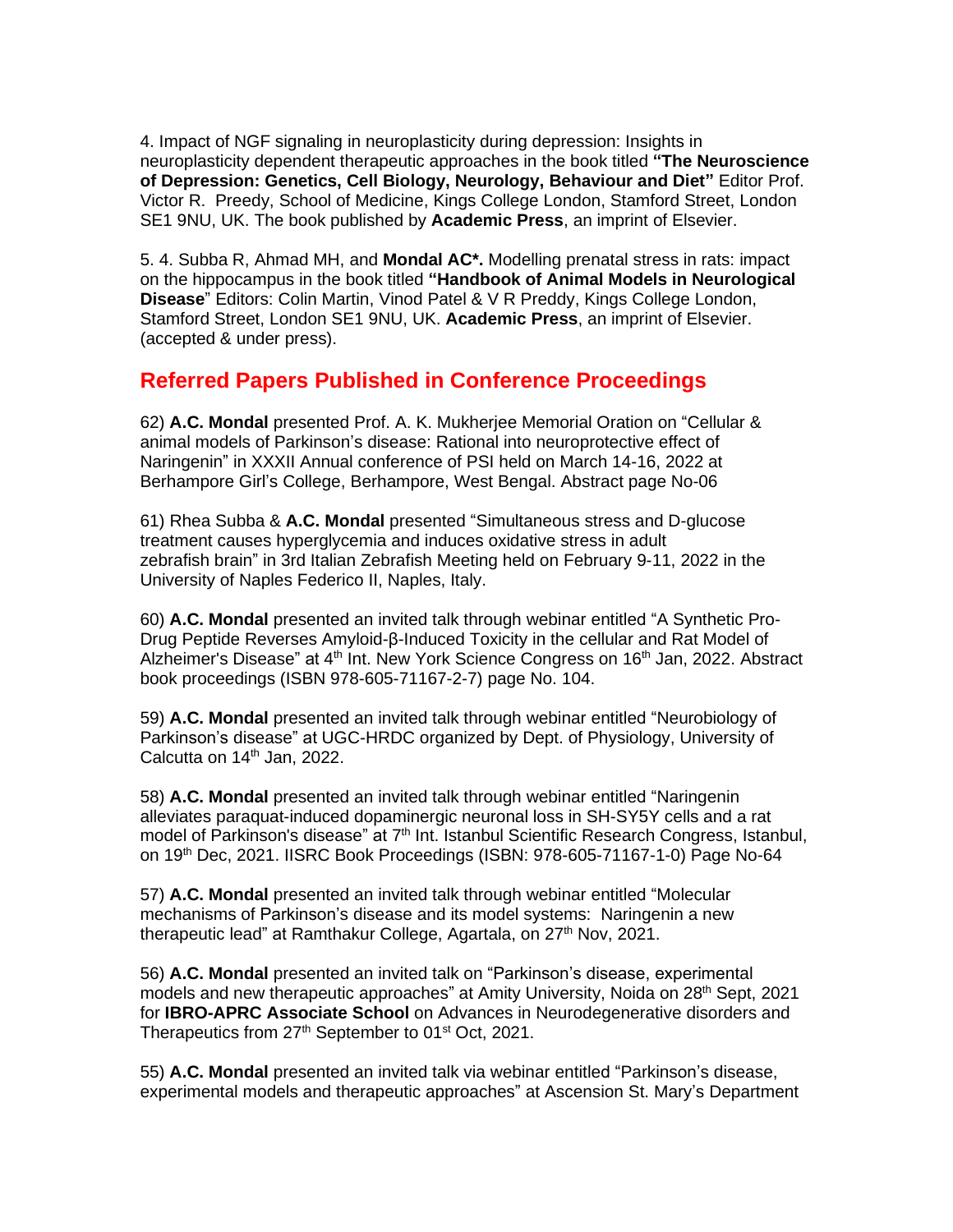of Neuroscience, Field Neuroscience Institute, Saginaw, Michigan-USA on 08<sup>th</sup> July, 2021.

54) **A.C. Mondal** presented an invited talk via a webinar entitled "Neurobiology of Parkinson's disease, experimental models and therapeutic approaches" at Bhairab Ganguly College, Belghoria, Kolkata on 26<sup>th</sup> June, 2021.

53) **A.C. Mondal** presented an invited talk entitled "Neuroprotective role of a synthetic peptide targeting Alzheimer's disease" at AIIMS, New Delhi on 19<sup>th</sup> Nov, 2019 for XXVIII IAN meeting

52) S.K. Anand and **A.C. Mondal** presented a paper entitled "The cellular and molecular attributes of adult neurogenesis and brain regeneration in zebrafish (Danio rerio)" at SFN, Chicago, IL, USA from 19th to 23rd of October, 2019. **(Awarded Int. travel grants from SERB).**

51) **A.C. Mondal** presented an invited talk on "Parkinson's disease, its different experimental models, and current therapeutic approaches" at ISLS-BHU, Varanasi on 12<sup>th</sup> Sept, 2019 for IBRO-APRC Neuroscience School on Molecular Basis of Neuroinflammation Mediated Neurodegeneration from September 01-14, 2019.

50) S.K. Anand and **A.C. Mondal** presented a paper entitled "Adult neurogenesis and brain regeneration in zebrafish (Danio rerio)" at 2019 World Neuroscience and Psychiatry Conference on 11th Sept, 2019 at Singapore. **(Awarded Int. travel grants from WNPC).**

49) **A.C. Mondal** presented an invited talk entitled "Basics of Parkinson's disease and modern therapeutic approaches" at DIPSAR, Pusph Vihar, New Delhi on 12<sup>th</sup> March. 2019 for AICTE approved XXVIII QIP on "Recent Advances in Pharmaceutical Sciences".

48) M.H. Ahmad and **A. C. Mondal** presented a paper at International Conference on Advances in Zoological Research entitled "Neuroprotective role of naringenin in substantia nigra and striatum in paraquat induced rat model of parkinsonism" on 9-10 March, 2019 at AMU, Aligarh (U.P.). Page No. 162 (Abstract)

47) **S. K. Anand** and A.C. Mondal presented a paper entitled "BDNF/TrkB system mediates the reparative brain regeneration in zebrafish (Danio rerio)" at EMBO Conference on Molecular neuroscience on  $04<sup>th</sup>$  to  $7<sup>th</sup>$  Feb, 2019 organized by NCBS. Bangalore.

46) **A.C. Mondal** presented an invited talk entitled "Parkinson's disease and therapeutic approaches" at BIT, Mesra, Ranchi on 16<sup>th</sup> Jan, 2019 on AICTE approved QIP on the topic "Cutting Edge & Emerging Technologies in Pharmaceutical Education and Research".

45) **S. K. Anand** and A.C. Mondal presented a paper entitled "Involvement of BDNF in mediating the reparative regeneration in adult zebrafish (*Danio rerio*) brain" at 38th Annual Scientific Meeting of the Australasian Neuroscience Society", Brisbane, Queensland, Australia, organized by the Australasian Neuroscience Society (ANS) from 3rd to 6<sup>th</sup>, Dec, 2018. (Awarded Int. travel grants from ANS).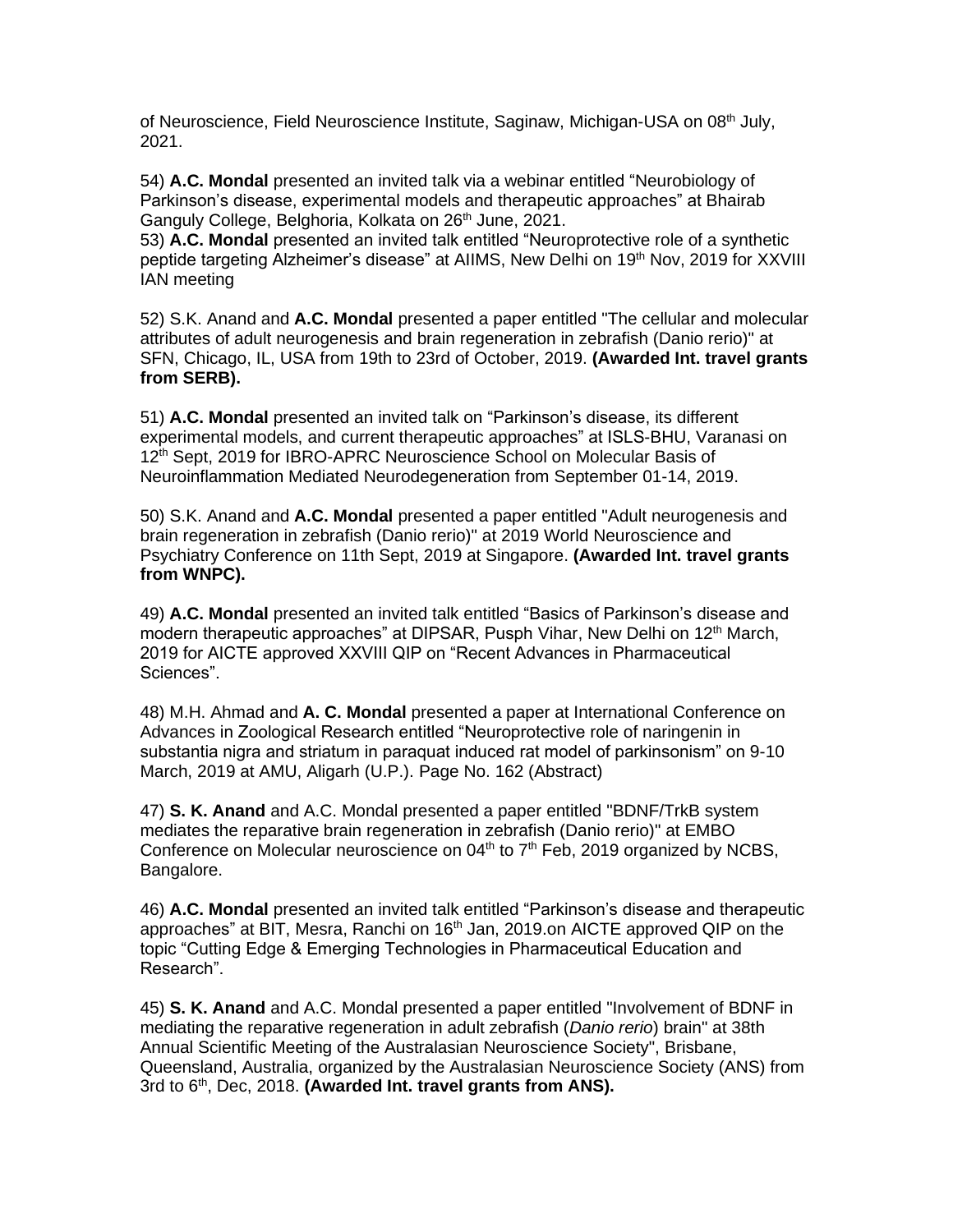44) **A.C. Mondal** presented an invited talk entitled "*Bacopa monnieri* attenuates paraquat induced toxicity in *Drosophila* by inhibiting apoptosis through redox stabilization and improved mitochondrial function" at PHYSIOCON-2018 Conference at Serampore College, on  $22-24$ <sup>th</sup> Nov, 2018. Page No. 67 (Abstract)

43) **A.C. Mondal** presented a paper entitled "Alzheimer's disease: Fundamental concepts and therapeutic outcomes of β- breaker peptide" at ICREB-2018 Int. Conference at GGU, Koni, Bilaspur (CG), on 29-30<sup>th</sup> Oct, 2018. Page No125 (Abstract)

42) **A.C. Mondal** presented an invited talk entitled "Prodrug peptide: A potential therapeutic agent for treatment of Alzheimer's disease at AIIMS, Rishikesh on 15<sup>th</sup> Oct, 2018.

41) **S. K. Anand** and A.C. Mondal presented a paper entitled "Involvement of BDNF/TrkB signaling in regulation the injury induced regeneration response in adult zebrafish (Danio rerio) brain" at 22<sup>nd</sup> Int. Conference on Neurology & Neurophysiology, Rome, Italy on 23-24 April, 2018. J. Neurol Neurophysiol. 2018, Volume-9, Page No. 74 (Abstract) (DOI: 10.4172/2155-9562-C2-065) **(Awarded Int. Travel grant & best poster to SKA)**

40) **S. K. Anand** and A.C. Mondal presented a paper entitled "TrkB receptor antagonism inhibits stab injury induced proliferative response in adult zebrafish (Danio rerio) brain" at Biosparks, SLS, JNU, New Delhi on 23-24 Feb, 2018. Page No. 22 (Abstract).

39) **A.C. Mondal** presented a paper entitled "A peptide based pro-drug ameliorates amyloid beta induced neuronal apoptosis in in vitro SH-SY5Y cell" at World Neurocongress-2017, organized by IBRC and IAN, Aligarh Muslim University, Aligarh on 09-10 Dec, 2017. Souvenir cum Abstract Book, Page No. 52 (Abstract).

38) **A.C. Mondal** presented a paper entitled "Neuroprotective and antioxidative effects of Bacopa monnieri on CUS induced model of depression in rat" at ICBAFM-2017: 2<sup>nd</sup> International Conference on Biotechnological advances in free radical biology and medicine-2017, organized by Dept. of Bioscience, Integral University, Lucknow on 23-25 Jan, 2017. Proceedings of ICBAFM-2017, Page No. 23 (Abstract).

37) **A.C. Mondal** presented a paper entitled "Cognitive enhancement and neuroprotective effects of Bacopa Monnieri in Alzheimer's disease model" at PHYSIOCON-2016: National Conference on Classical & Molecular approaches to life style management to environmental changes, organized by Dept. of Physiology, Midnapore College on 18-20 Nov, 2016. Proceedings of PHYSIOCON-2016, Page No. 60 (Abstract).

36) **A.C. Mondal** presented a paper entitled "Effects of β-sheet breaker α/β peptide against amyloid β-induced neuronal apoptosis in human neuroblastoma cells SHSY5Y cells" at [IABMS-2016: National Conference on "C](https://sites.google.com/site/neuroconkolkata/)urrent Advances in Integrated Biomedicine for Healthcare, organized by Shobhit University, Meerut, (U.P.) on 3-6 Nov, 2016. Proceedings of IABMS-2016, Page No. 54 (Abstract). **[Dr. A. Namasivayam Awarded to A. C. Mondal]**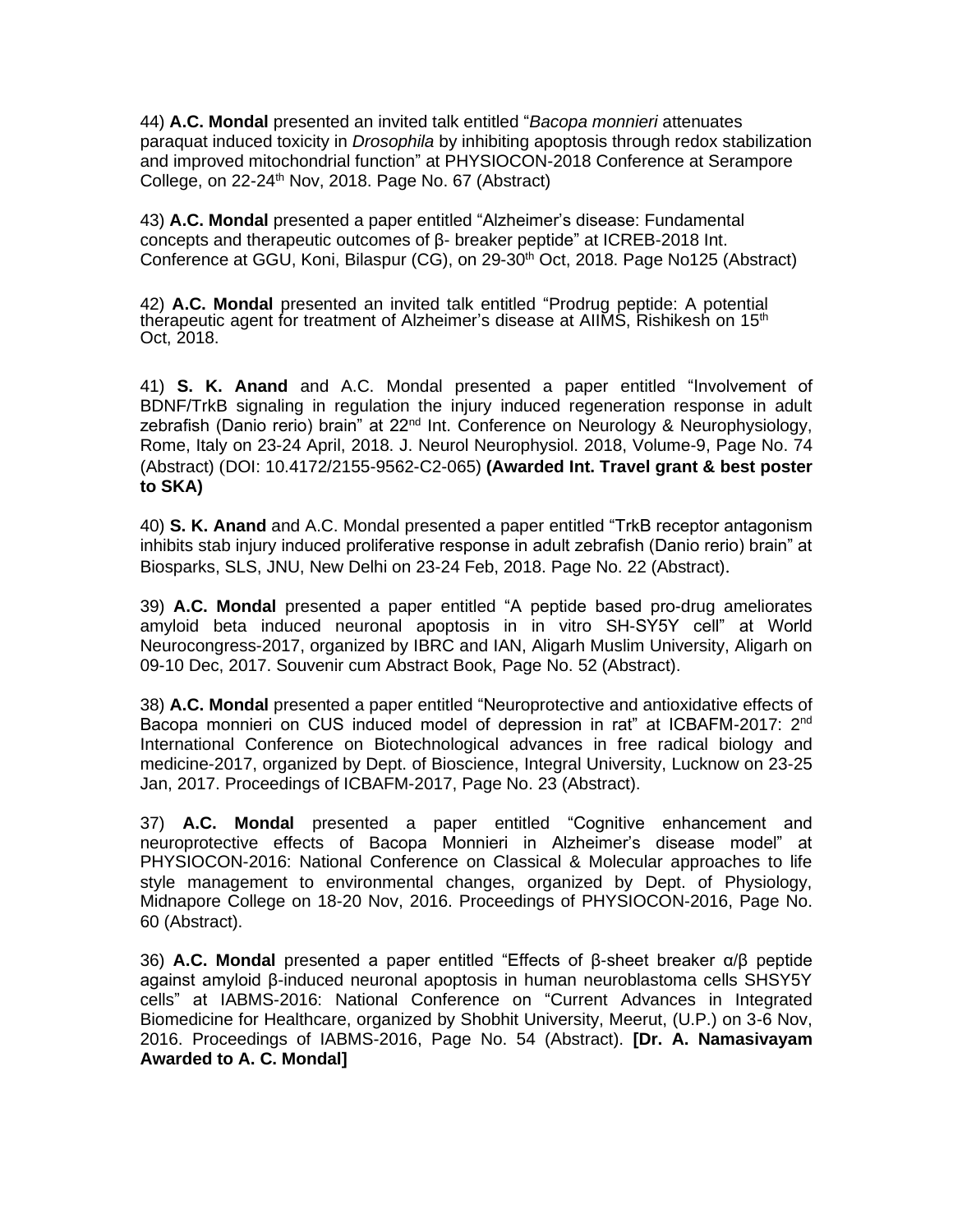35) **A.C. Mondal** "Effects of chronic foot shocks on nerve growth factor content in rat brain" at Neurocon-2015: [International Conference on "Development, Degeneration and](https://sites.google.com/site/neuroconkolkata/)  Regeneration of Neurons: [Neurochemistry to Clinical Neurology,](https://sites.google.com/site/neuroconkolkata/) Organized by CSIR-IICB, IPGME&R & ICARE Institute of Medical Science & Research on 7-10 Jan, 2015. P.19

34) S Kumar, S Hazra, **A.C. Mondal** "Resveratrol, a Phytoalexin has a Neuroprotective Role in Animal Model of Alzheimer Disease" [Neurocon-2015 at International Conference](https://sites.google.com/site/neuroconkolkata/)  [on Neurodegenerative and Neurodevelopmental Disorders: Translational Aspec](https://sites.google.com/site/neuroconkolkata/)ts, Organized by CSIR-IICB, IPGME&R & ICARE Institute of Medical Science & Research on 7-10 Jan, 2015. P. 61

33) **A.C. Mondal** "Effects of chronic multiple stress on learning and memory and the expression of Fyn, BDNF, TrkB in the hippocampus of rats" on PHYSICON-2014 at Berhampore Girls College on 19-21 December, 2014. P.20

32) S Kumar, S Hazra, **A.C. Mondal** "Chronic Administration of Bacopa Monnieri Increases Expression Level of TrkB, Erk1/2, p-Erk ½ and Ameliorates Depression Like Behavior of Rats" on PHYSICON-2014 at Berhampore Girls College on 19-21 December, 2014. P. 85

31) **A.C. Mondal "**A study on evaluation of anxiolytic-antidepressant activity of Bramhi: CUS induced animal model of depression*"* on International Seminar on Molecular Biology and its applications at Jadavpur University, Kolkata on 14th & 15th February, 2014. P. 27

30) S Kumar, R Banerjee, S Hazra, **A.C. Mondal** "Neurotrophins: the positive regulator of Alzheimer's Disease" on International Seminar on Molecular Biology and its applications at Jadavpur University, Kolkata on 14th & 15th February, 2014. P. 57

29) **A.C. Mondal** "Brain-derived neurotrophic factor and tyrosine kinase B receptor signaling in post-mortem brain of teenage suicide victims" on Kolkata Neuroscience Conference Organized by CSIR-IICB, IPGMER & Manovikas Kendra on 31 Jan-01 Feb, 2014. P. 22

28) S Kumar, R Banerjee, S Hazra, **A.C. Mondal** "Influences of CMS on behavioral and neurotrophins levels in rat hippocampus" on Kolkata Neuroscience Conference Organized by CSIR-IICB, IPGMER & Manovikas Kendra on 31 Jan-01 Feb, 2014. P. 25

27) R. Banerjee, AK Ghosh, B Ghosh & **A.C. Mondal: "**Dysregulation of Neurotrophins mediated signaling milieu in the Hippocampus from Suicide: An Analysis in Human Postmortem Brain" on XX World Congress on Parkinson's Disease and related disorders, Organized by Kenes International, Switzerland held on 8-11 December, 2013, Geneva, Switzerland. **[Travel Grant awarded to R. Banerjee]**

26) **A.C. Mondal** "Chronic administration of BM increases BDNF protein and mRNA expressions: a study in CUS induced animal model of depression" on International Symposium on "Emerging Trends and Challenges in Neuroscience" organized by IAN at Allahabad held on 25-27 Oct, 2013. Annals of Neurosciences 20: (Suppl).2013, P.10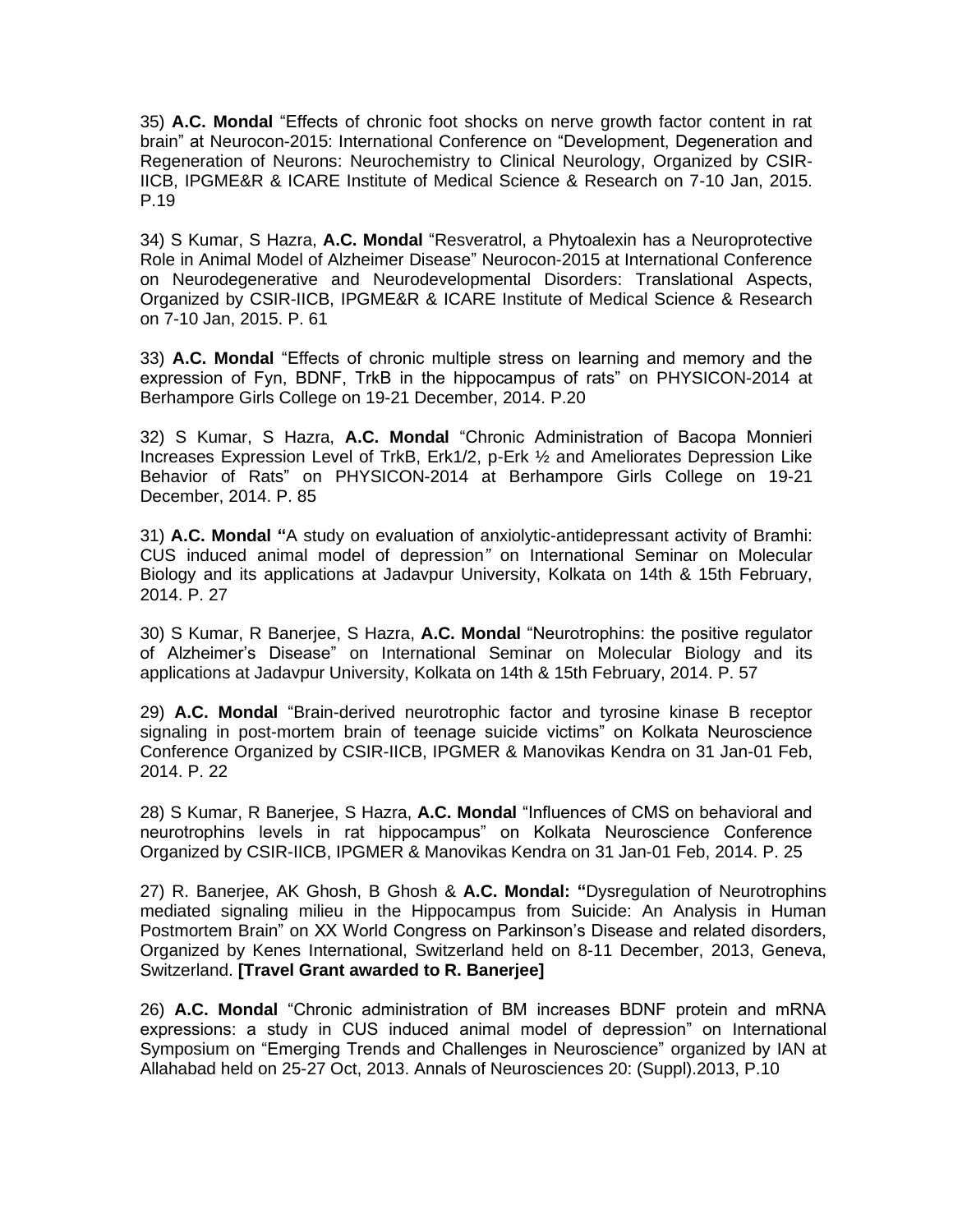25) R. Banerjee, AK Ghosh, B Ghosh & **A.C. Mondal:** "Role of neurotrophins in pathophysiology of suicide" on International Symposium on "Emerging Trends and Challenges in Neuroscience" organized by IAN at Allahabad held on 25-27 Oct, 2013. Annals of Neurosciences 20: (Suppl).2013, P. 34 **[Awarded Tulsibai Somany prize for best paper]**

24) S. Hazra, R. Banerjee, S. Kumar & **A.C. Mondal:** "Bacopa Monniera treatment reverses CUS induced depressive like behavior by increasing expression of neurotrophins in rat brain" on International Symposium on "Emerging Trends and Challenges in Neuroscience" organized by IAN at Allahabad held on 25-27 Oct, 2013. Annals of Neurosciences 20: (Suppl).2013, P. 61

23) **A.C. Mondal** "Reduced Expression of Hippocampal BDNF, NGF and their Cognate Receptors in Postmortem Brain of Suicide Victims" on XXI World Congress of Neurology (WCN-2013) Organized by Kenes International, Switzerland at Vienna, Austria held on 21-26 Sept, 2013. Journal of the Neurological Sciences 333 (2013) e1–e64, Page No. e715 (Abstract) doi:10.1016/j.jns.2013.07.2465 **[Travel Grant awarded to Dr. A.C. Mondal]**

22) **A.C. Mondal,** R. Banerjee & S. Hazra: "*Bacopa monniera* reverses the effects of chronic unpredictable stress on behavior, the HPA axis, BDNF protein and mRNA expressions" on a National Seminar Organized by VURSA, VU, Midnapore, held on 19 Mar, 2013. P.34

21) R. Banerjee, S. Hazra & **A.C. Mondal**: "Neurochemical aspects of depression in postmortem brain of suicide victims". at Neurocon- 2013 [International Conference on](https://sites.google.com/site/neuroconkolkata/)  [Neurodegenerative and Neurodevelopmental Disorders: Translational Aspec](https://sites.google.com/site/neuroconkolkata/)ts, Organized by IPGME&R, Kolkata, held on 17-20 Jan, 2013. P. 72

20) **A.C. Mondal,** R. Banerjee & S. Hazra: "Effects of *Bacopa monnieri* on chronic unpredictable stress-induced changes in Behavior and Brain BDNF in rats". at Neurocon- 2013 [International Conference on Neurodegenerative and](https://sites.google.com/site/neuroconkolkata/)  [Neurodevelopmental Disorders: Translational Aspec](https://sites.google.com/site/neuroconkolkata/)ts, Organized by IPGME&R, Kolkata, held on 17-20 Jan, 2013. P.71

19) S. Hazra, R. Banerjee & **A.C. Mondal**: "Evaluation of Antidepressant activity of *Bacopa monnieri* in rat: A study in Animal Model of Depression" 100<sup>th</sup> Indian Science Congress Association Conference, organized jointly by ISCA & University of Calcutta, held on 03-07 Jan, 2013.Part-II, P. 265

18) R. Banerjee, S. Hazra & **A.C. Mondal**: "Effect of chronic inescapable foot shock and antidepressant treatment on BDNF/Trk B levels in rat Hippocampus." 100<sup>th</sup> Indian Science Congress Association Conference, organized jointly by ISCA & University of Calcutta, held on 03-07 Jan, 2013. Part-II, P. 264

17) **A.C. Mondal**, R. Banerjee & S. Hazra: "Reduced Expression Profile of Neurotrophins and their Cognitive Receptors in the Hippocampal Region of Postmortem Suicidal Brain" 100<sup>th</sup> Indian Science Congress Association Conference, organized jointly by ISCA & University of Calcutta, held on 03-07 Jan, 2013. Part-II, P.123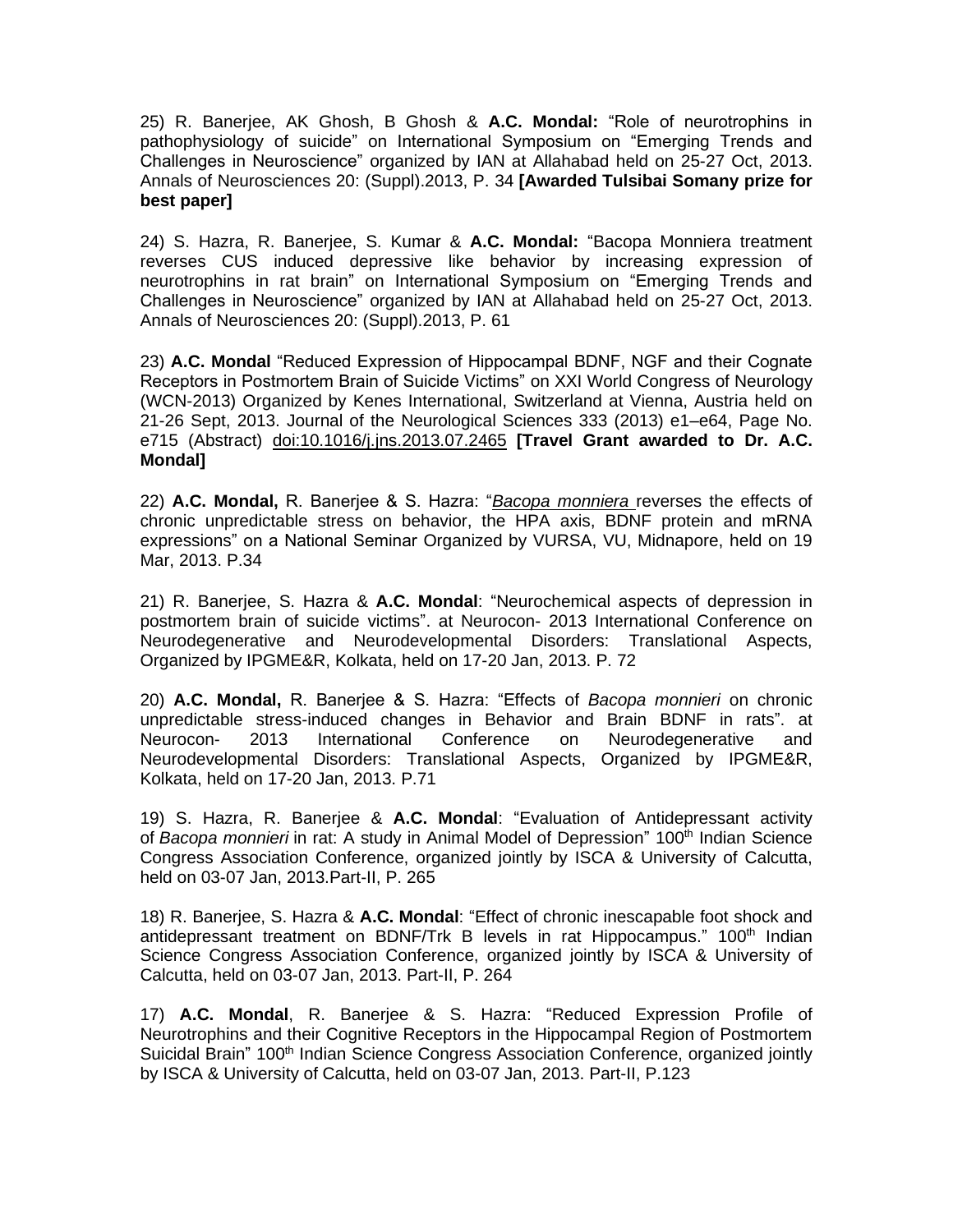16) **A.C. Mondal**, R. Banerjee, A. K. Ghosh & B. Ghosh: "Effect of chronic inescapable footshocks and Antidepressant treatment on PI-3 kinase and MAP Kinase signaling in rat brain" in 23<sup>rd</sup> Annual National Conference of PSI- PHYSICON-2011, NRI Medical College, Guntur, (A.P.) held on 21-23 December, 2011, Proceedings of PHYSICON-2011, P.121 **[Awarded best Abstract presentation and received a certificate & cash prize]**

15) R. Banerjee, A. K. Ghosh, B. Ghosh & **A.C. Mondal**: "Impairment of ERK1/2 and PKC-delta mediated Signal Transduction in the Hippocampus in LH model of depression is sensitive to Chronic AD treatment" in UGC Sponsored National Level Seminar on exploration of biological processes through chemical sciences, N.D. College, Howrah held on 07-08 December, 2011, P. 34-35

14) **A.C. Mondal**, R. Banerjee, A. K. Ghosh & B. Ghosh: "Stress: The Negative Modulator of NGF" in UGC Sponsored National Level Seminar on exploration of biological processes through chemical sciences, N.D. College, Howrah held on 07-08 December, 2011, P. 33

13) **A.C. Mondal**, R. Banerjee & A. K. Ghosh: "Stress induced dysregulation of BDNF-TrkB signaling cascade in hippocampus of LH model of rats" in International Conference on Molecules to system Physiology: 100 Years Journey, Kolkata held on 21-23 Sept, 2011, P.78

12) R. Banerjee, **A.C. Mondal** & M. Das: "Effects of long-term stress recovery on behavioral, physiological and neurochemical aspects in male and female rats" in 18<sup>th</sup> West Bengal State Science and Technology Congress, organized jointly by WBSS&T & RKM residential College Narendrapur, Kolkata held on 28 Feb - 01 March, 2011, P.175

11) R. Banerjee & **A.C. Mondal**: "Differential Gender Specific Vulnerability to Depression Induction in Learned Helpless model of rat" 98<sup>th</sup> Indian Science Congress Association, organized jointly by ISCA & SRM University Chennai, held on 03-07 Jan, 2011, Section III, P. 89

10) **A.C. Mondal** & R. Banerjee: "Single and repeated stress induced alteration of neurotrophins in rat brain: Role in learned helpless behavior" 98<sup>th</sup> Indian Science Congress Association Conference, organized jointly by ISCA & SRM University Chennai, held on 03-07 Jan, 2011. Part II, P.138

9) **A.C. Mondal**: "Effect of learned helplessness on plasma levels of monoamines in animal model of depression" An International Conference on Integrative Physiology: Modern perspective and platinum Jubilee Celebration of PSI, Organized by PSI, Science City, Kolkata, held on 12-14 Nov, 2009. P.290

8) **A.C. Mondal**: "Volume of Red blood cell to Pubescent Athletes: A comparative Study" to the UGC Sponsored State level Seminar on "Recent Trends in Sports Physiology" organised by the Department of Physiology, Bhairab Ganguly College, Belghoria, Kolkata-56 held on the 10<sup>th</sup> December, 2008. P. 52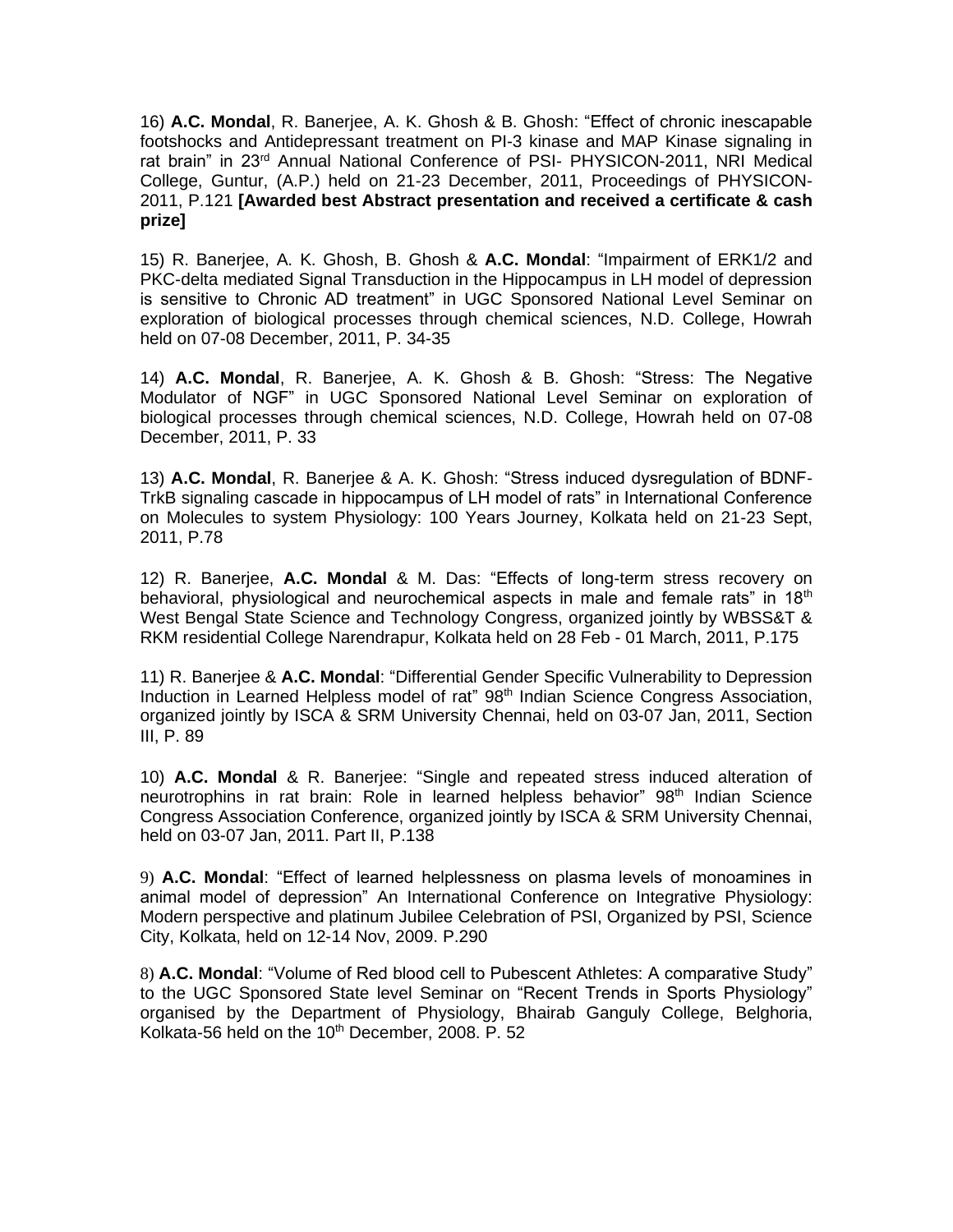7) **A.C. Mondal**: "Altered expression of PKC in learned helpless (LH) rats: A study in the behavioral model of depression". A State level UGC-Sponsored Seminar, organized by the Dept. of Physiology, RPMC, 16-17 Dec, 2005. Page No. 74-78 (full paper)

6) **A. C. Mondal**, H.S. Rizavi, P.K. Shukla, X. Ren, G.N. Pandey & Y. Dwivedi: Single and repeated stress differentially regulate protein kinase C in brain of learned helpless Rats. 34<sup>th</sup> Soc for Neuroscience meeting, San Diego, USA, Oct 23-27, 2004

5) P.K. Shukla, **A.C. Mondal**, H.S. Rizavi, G. Payappagoudar, S. Prakasam, G.N. Pandey, & Y. Dwivedi: Antidepressant effects on HPA-axis mediated changes in protein kinase A in rat brain. 34<sup>th</sup> Soc for Neuroscience meeting, San Diego, USA, Oct 23-27, 2004

4) Y. Dwivedi, H.S. Rizavi, **A.C. Mondal**, R.R. Conley & G.N. Pandey: Neurotrophic factors in postmortem brain of suicide victims.  $34<sup>th</sup>$  Soc for Neuroscience meeting, San Diego, USA, Oct 23-27, 2004

3) Y. Dwivedi, H.S. Rizavi, **A.C. Mondal,** G.V. Payappagoudar, R.R. Conley & G.N. Pandey: Altered expression of RAP1 in postmortem brain of suicide victims. 43<sup>rd</sup> Annual Meeting of American College of Neuropsychopharmacology, Peurto Rico, USA, 29, Suppl. 179, 2004

2) Y. Dwivedi, **A.C. Mondal**, H. Rizavi, J. Lyons & G. N. Pandey: Effect of learned helplessness on catalytic activity and expression of Phospholipase C in rat brain. 33<sup>rd</sup> Soc. For Neuroscience, New Orleans, USA, Nov 8-12, 2003

1) **A.C. Mondal**, B. Saha, S. Banerjee & P.S. Dasgupta: "Dopamine an endogenous regulator of Acute Lymphocytic Leukemia (ALL)": 87<sup>th</sup> Indian Science Congress meeting from 3<sup>rd</sup> Jan to 7<sup>th</sup> Jan, 2000 at Pune University, India. Young Scientist Award Division, P. 56-57 **[Selected for Young Scientist Award by ISC**

#### **Collaborators:**

- 1. IITG, IITD, IITK, AIIMS
- 2. Aligarh Muslim University (AMU)
- 3. Bose Institute, Kolkata
- 4. Chittaranjan National Cancer Institute (CNCI) (Kolkata)

#### **Postdoctoral Project supervision**

- 1. Dr. Saurabh Srivastav, SERB-N-PDF Project Title: To study and elucidate common molecular cross talk between Parkin, p53 and JNK mediated apoptosis in both familial and sporadic Parkinson's disease using Drosophila model. Funding Agency: SERB
- 2. Dr. Mahino Fatima, SERB-N-PDF Project Title: Effect of maternal chronic unpredictable mild stress (CUMS) on sonic hedgehog signaling, BDNF expression and DNA damage in the hippocampus and pre frontal cortex of neonatal and adult offspring. Funding Agency: SERB

#### **Ph.D. Thesis Supervised**

1. Ritabrata Banerjee- awarded Ph.D. degree on 2014 (Jadavpur University)